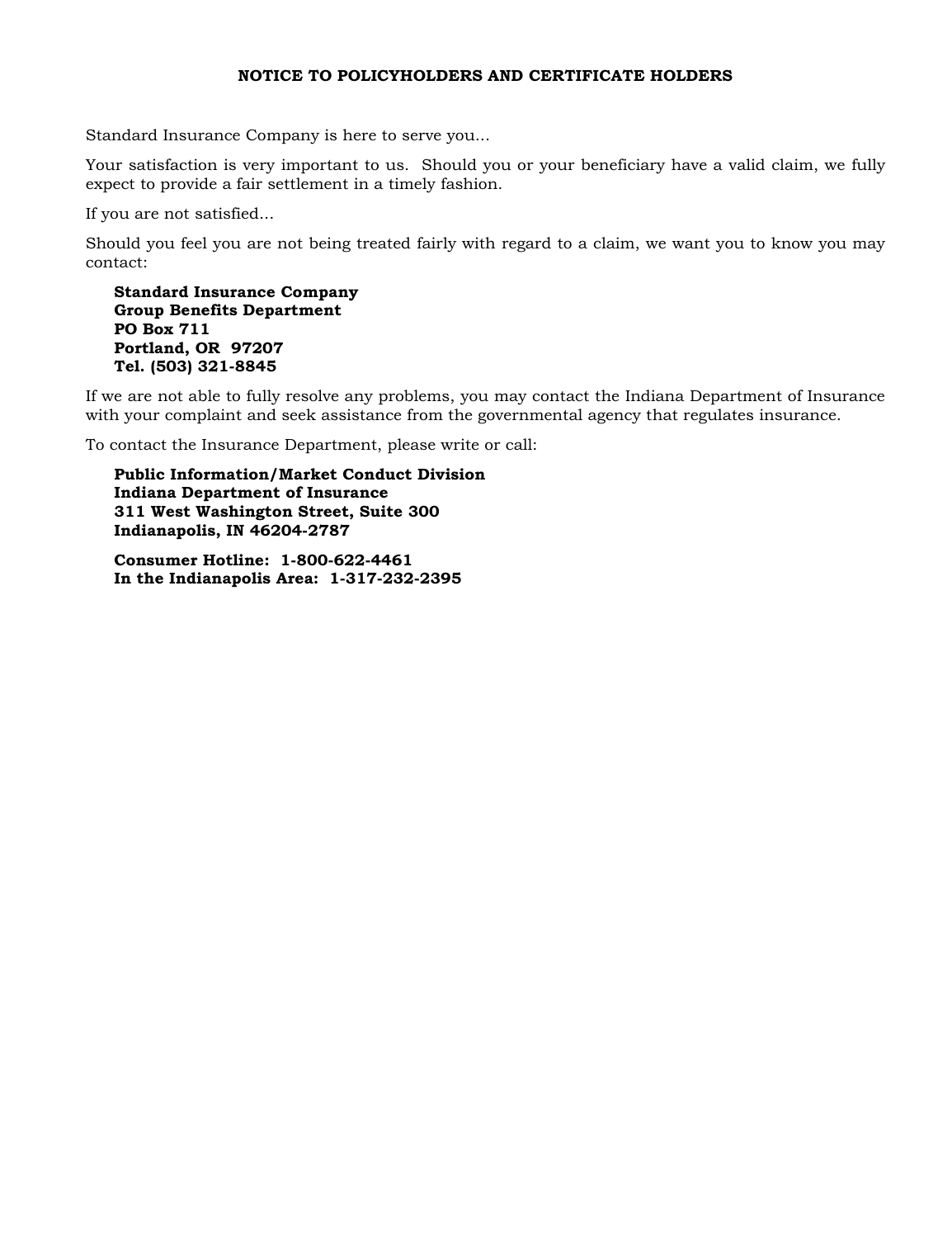# STANDARD INSURANCE COMPANY

A Stock Life Insurance Company 900 SW Fifth Avenue Portland, Oregon 97204-1282 (503) 321-7000

# GROUP LIFE INSURANCE CERTIFICATE

POLICYHOLDER: Indiana University GROUP POLICY NUMBER: 2008 135262-F GROUP POLICY EFFECTIVE DATE:  $J$  January 1, 2020 GROUP POLICY ANNIVERSARY DATE: each future January 1 STATE OF ISSUE: Indiana

The Table of Contents on the next page will help you locate important items, such as the date you become eligible, the benefits and definitions of terms.

# PLEASE READ THE ENTIRE CERTIFICATE. IT IS IMPORTANT.

This certificate details the main features of the insurance provided under the Group Policy issued to the Policyholder by Standard Insurance Company (Standard). Subject to the terms and conditions of the Group Policy, you are insured for the benefits described in this certificate. Possession of this certificate does not necessarily mean you are insured. You are insured only if you meet the requirements set out in this certificate.

This certificate includes an Accelerated Benefit. The receipt of this benefit may be taxable and may affect your eligibility for Medicaid or other government benefits or entitlements. However, if you meet the definition of "terminally ill individual" in Internal Revenue Code section 101, your accelerated benefit may be non-taxable. You should consult your personal tax and/or legal advisor before you apply for an Accelerated Benefit.

Unless defined differently within a particular provision, the terms "you" and "your" mean the insured Employee. Other defined terms appear with their initial letters capitalized.

This certificate replaces any other certificates that may have been previously issued to you describing this insurance.

Chairman, President and CBO

Corporate Secretary

GCTC1002-LIFE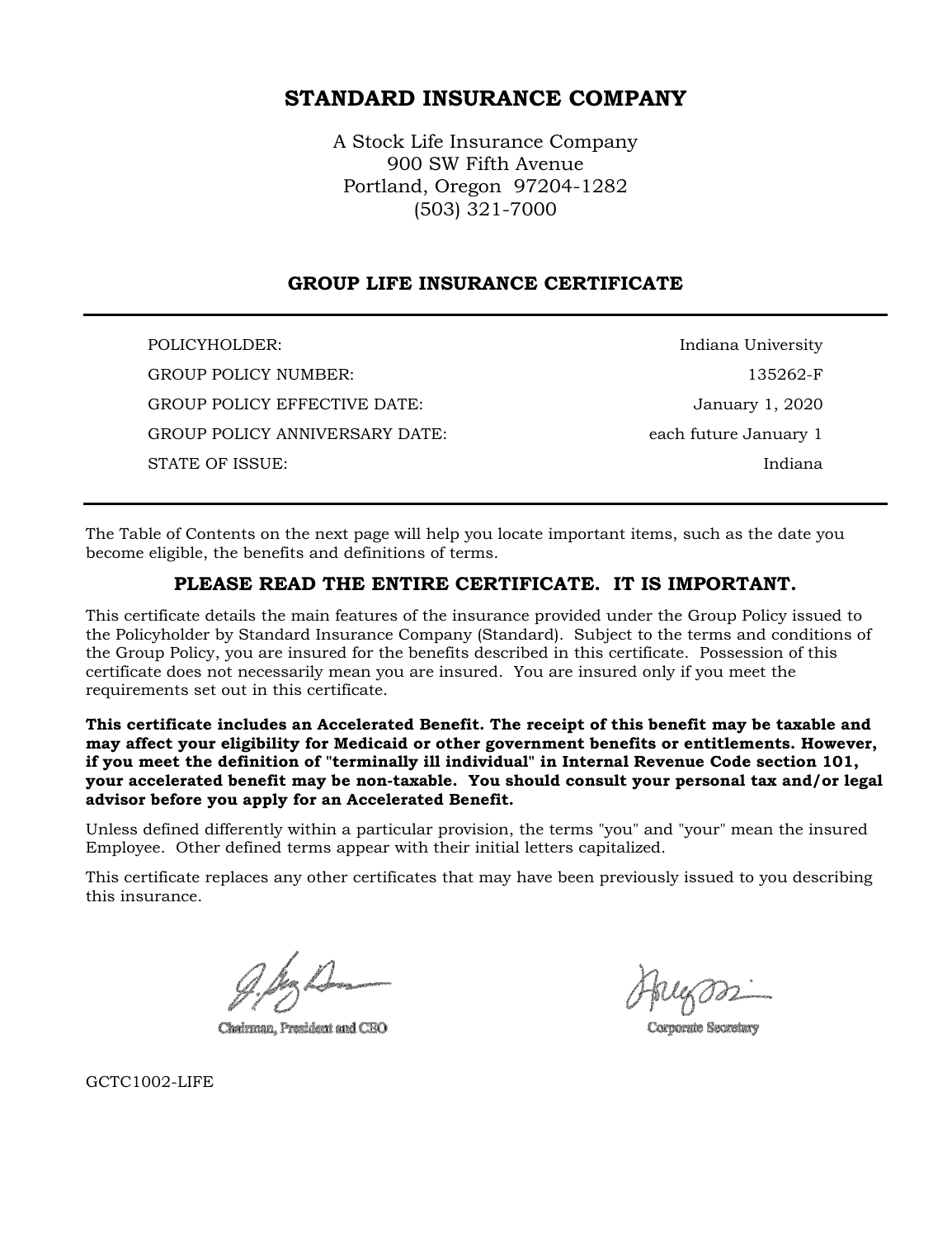# TABLE OF CONTENTS

| ACCIDENTAL DEATH AND DISMEMBERMENT (AD&D) INSURANCE FOR EMPLOYEES          | 3 |  |
|----------------------------------------------------------------------------|---|--|
|                                                                            |   |  |
|                                                                            |   |  |
| TO BE ELIGIBLE FOR INSURANCE FOR EMPLOYEES AND RETIRED EMPLOYEES4          |   |  |
|                                                                            |   |  |
|                                                                            |   |  |
|                                                                            |   |  |
|                                                                            |   |  |
| TO BECOME INSURED FOR INSURANCE FOR EMPLOYEES AND RETIRED EMPLOYEES 4      |   |  |
|                                                                            |   |  |
|                                                                            |   |  |
|                                                                            |   |  |
|                                                                            |   |  |
|                                                                            |   |  |
| TO BECOME INSURED FOR DEPENDENTS LIFE INSURANCE  6                         |   |  |
|                                                                            |   |  |
|                                                                            |   |  |
|                                                                            |   |  |
|                                                                            |   |  |
|                                                                            |   |  |
|                                                                            |   |  |
|                                                                            |   |  |
|                                                                            |   |  |
|                                                                            |   |  |
|                                                                            |   |  |
|                                                                            |   |  |
|                                                                            |   |  |
|                                                                            |   |  |
| The Full Amount Of Accidental Death And Dismemberment Benefit 9<br>(C)     |   |  |
|                                                                            |   |  |
|                                                                            |   |  |
|                                                                            |   |  |
|                                                                            |   |  |
| (C)                                                                        |   |  |
|                                                                            |   |  |
| (A)                                                                        |   |  |
| The Amount of Optional Life Insurance for a Dependent  11<br>(B)           |   |  |
|                                                                            |   |  |
| Changes in the Optional Life Insurance Option For Your Dependents 11       |   |  |
|                                                                            |   |  |
| LIFE INSURANCE BENEFITS FOR EMPLOYEES AND RETIRED EMPLOYEES 12             |   |  |
|                                                                            |   |  |
| (A)                                                                        |   |  |
| (B)                                                                        |   |  |
| (C)                                                                        |   |  |
| (D)                                                                        |   |  |
| ACCIDENTAL DEATH AND DISMEMBERMENT (AD&D) INSURANCE BENEFITS FOR EMPLOYEES |   |  |
|                                                                            |   |  |
|                                                                            |   |  |
|                                                                            |   |  |
|                                                                            |   |  |
|                                                                            |   |  |
|                                                                            |   |  |
|                                                                            |   |  |
| (A)                                                                        |   |  |
| (B)                                                                        |   |  |
|                                                                            |   |  |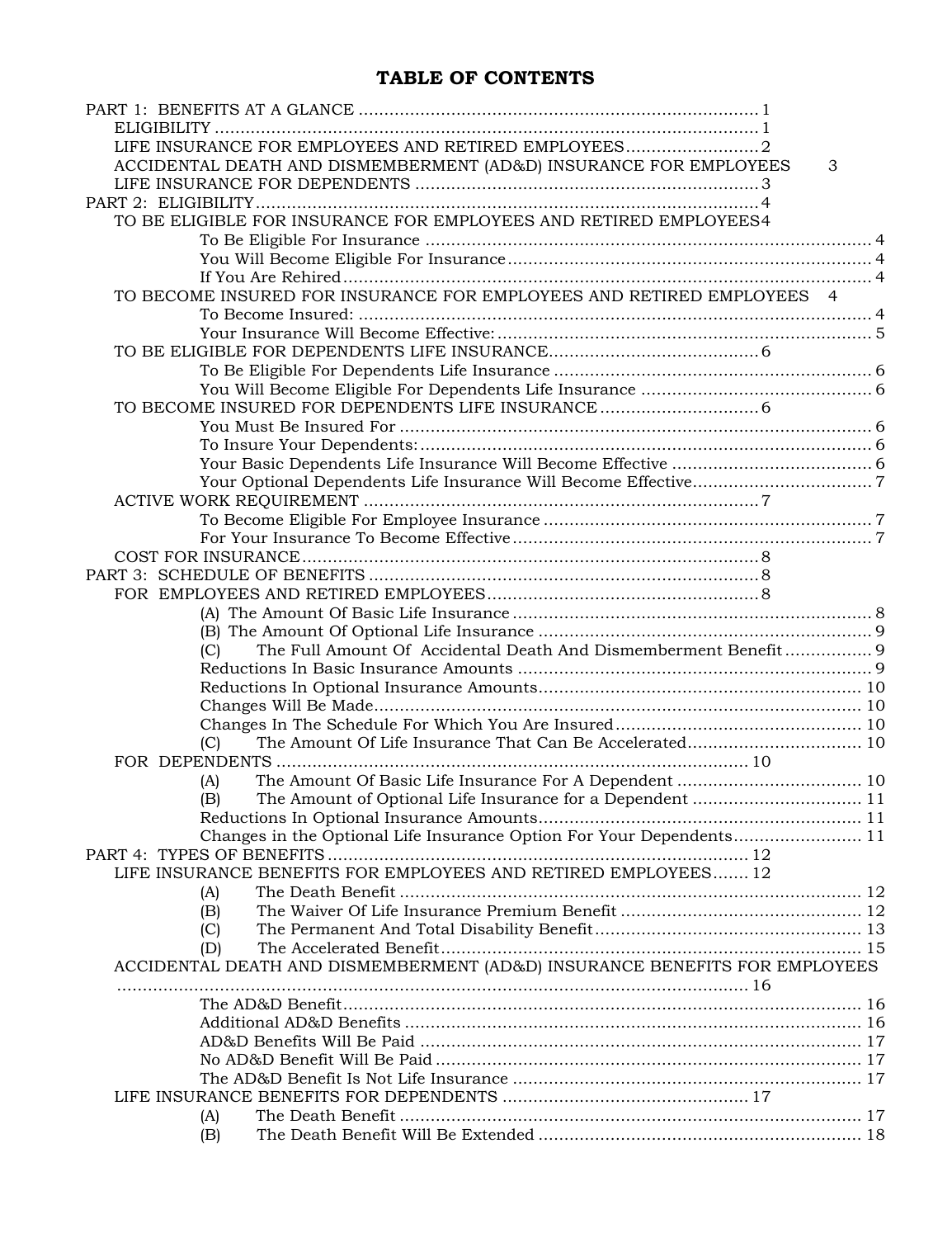| (C)                                                                                 |  |
|-------------------------------------------------------------------------------------|--|
| (D)                                                                                 |  |
|                                                                                     |  |
|                                                                                     |  |
|                                                                                     |  |
|                                                                                     |  |
| If A Beneficiary Or A Person In One Of The Classes Below Dies On The Same Day You   |  |
|                                                                                     |  |
|                                                                                     |  |
|                                                                                     |  |
|                                                                                     |  |
|                                                                                     |  |
|                                                                                     |  |
|                                                                                     |  |
|                                                                                     |  |
| CONVERSION OF LIFE INSURANCE FOR EMPLOYEES AND RETIRED EMPLOYEES22                  |  |
|                                                                                     |  |
|                                                                                     |  |
|                                                                                     |  |
|                                                                                     |  |
| PART 7: APPLYING FOR BENEFITS AND REQUESTING INFORMATION25                          |  |
|                                                                                     |  |
|                                                                                     |  |
|                                                                                     |  |
|                                                                                     |  |
|                                                                                     |  |
|                                                                                     |  |
|                                                                                     |  |
|                                                                                     |  |
|                                                                                     |  |
|                                                                                     |  |
|                                                                                     |  |
|                                                                                     |  |
|                                                                                     |  |
|                                                                                     |  |
|                                                                                     |  |
|                                                                                     |  |
| Incontestability Of The Group Policy Or Employer Coverage Under The Group Policy 30 |  |
|                                                                                     |  |
|                                                                                     |  |
| PART 9: DEFINITIONS                                                                 |  |
|                                                                                     |  |
|                                                                                     |  |
|                                                                                     |  |
|                                                                                     |  |
|                                                                                     |  |
|                                                                                     |  |
|                                                                                     |  |
|                                                                                     |  |
|                                                                                     |  |
|                                                                                     |  |
|                                                                                     |  |
|                                                                                     |  |
|                                                                                     |  |
|                                                                                     |  |
|                                                                                     |  |
|                                                                                     |  |
|                                                                                     |  |
|                                                                                     |  |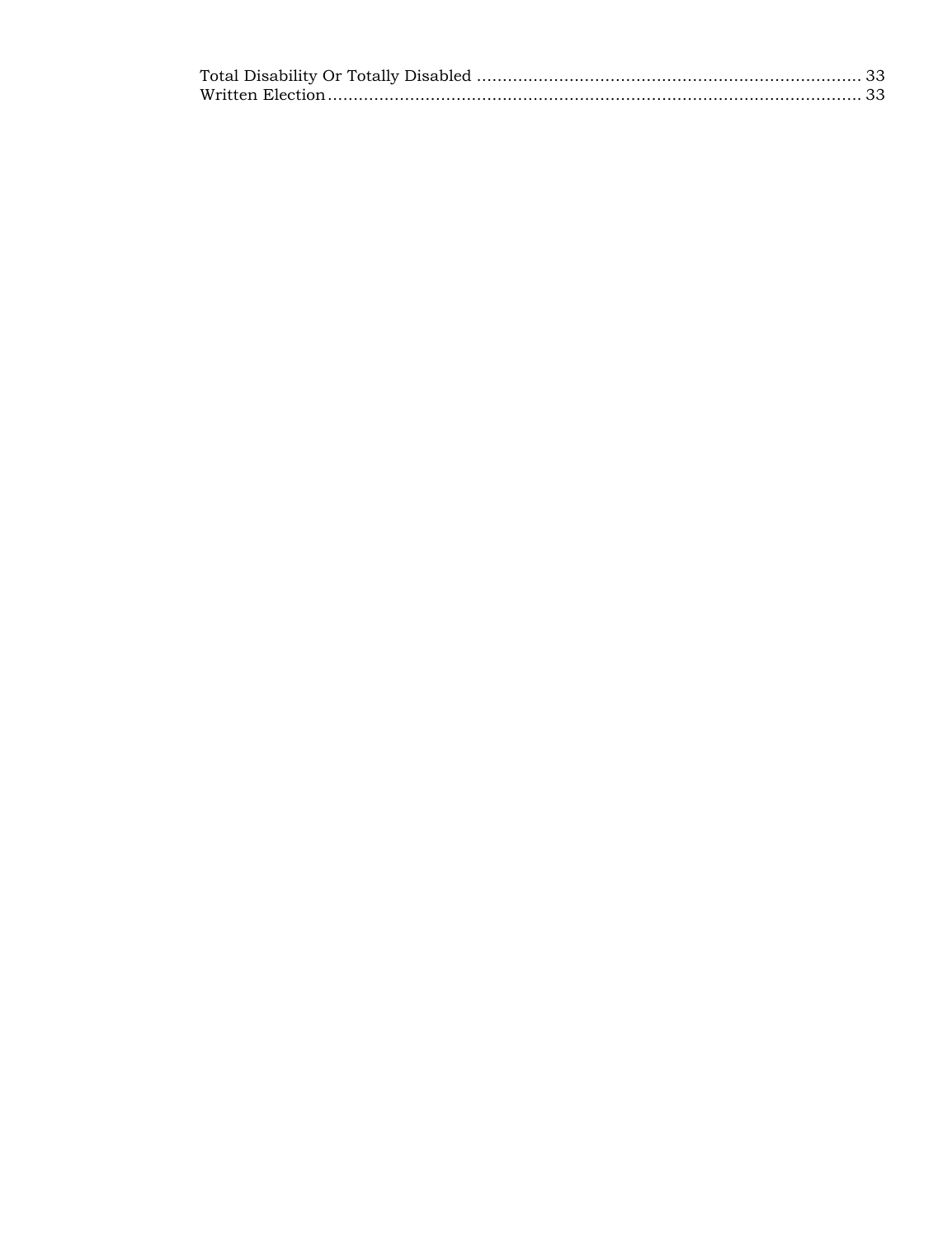# PART 1: BENEFITS AT A GLANCE

# **ELIGIBILITY**

# Employer

Indiana University

# Eligible Class(es)

| Eligible Class 1: | All active full-time Employees who have<br>been appointed on a full-time basis, who<br>have actively commenced their employment<br>and whose appointment have not<br>terminated and who have not been<br>separated from their appointed position,<br>except that, for purposes of this insurance,<br>separations prior to the 65th birthday<br>resulting from disability due to bodily injury<br>or disease will not be deemed effective until<br>(a) the cessation of disability; (b) 1 year<br>from commencement of the disability; or (c)<br>attainment of age 65 whichever occurs first |
|-------------------|---------------------------------------------------------------------------------------------------------------------------------------------------------------------------------------------------------------------------------------------------------------------------------------------------------------------------------------------------------------------------------------------------------------------------------------------------------------------------------------------------------------------------------------------------------------------------------------------|
| Eligible Class 2: | President, President Chief of Staff,<br>Executive Vice President, Vice President,<br>Executive Director of the Alumni<br>Association, and Chancellor Members.<br>Such Members may qualify as both a Class<br>1 and Class 2 Members.                                                                                                                                                                                                                                                                                                                                                         |
| Eligible Class 3: | Retired Employees not covered under PERF<br>who retire on or after January 1, 2003 and<br>meet the following age and years of service<br>criteria: age 55 and 30 years, age 56 and 28<br>years, age 57 and 26 years, age 58 and 24<br>years, age 59 and 22 years, age 60 and 20<br>years, age 61 and 18 years, age 62 and 16<br>years, age 63 and 14 years, age 64 and 12<br>years, age 65 and over and 10 years. The<br>years of service requirements will be<br>prorated for ages that fall between the ages<br>that are listed in the above table                                        |
|                   | Retired Employees covered under PERF<br>who retire on or after January 1, 2003 and<br>meet the following age and years of service<br>criteria: age 55 and 30 years, age 56 and 28<br>years, age 57 and 26 years, age 58 and 24<br>years, age 59 and 22 years, age 60 and 15<br>years, age 61 and 15 years, age 62 and 15<br>years, age 63 and 14 years, age 64 and 12<br>years, age 65 and over and 10 years. The<br>years of service requirements will be                                                                                                                                  |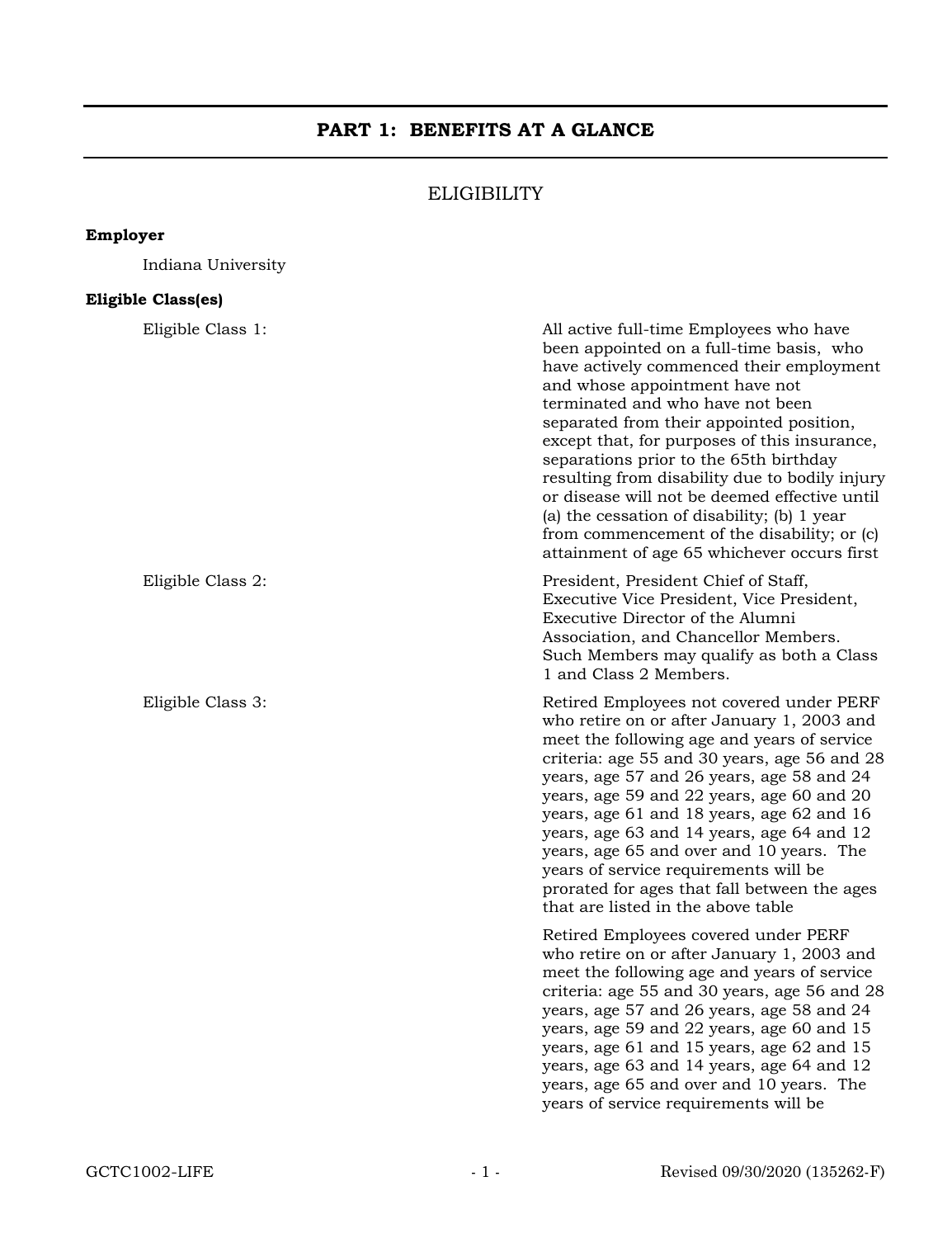prorated for ages that fall between the ages that are listed in the above table

Eligible Class 4: All other Retired Employees covered under our Group Policy 135262-A on December 31, 2019.

### Work Test

All active Employees:

You are not required to meet the Work Test to be considered a full-time Employee under the Group Policy.

All Retired Employees:

You are not required to meet the Work Test to be considered eligible under the Group Policy.

### Waiting Period

For Employees in an Eligible Class on the Group Policy Effective Date:

For all Employees eligible for insurance: None

For Employees who enter an Eligible Class after the Group Policy Effective Date:

For all Employees eligible for insurance: None

# LIFE INSURANCE FOR EMPLOYEES AND RETIRED EMPLOYEES

### (A) A Death Benefit

...will be paid to the Beneficiary. See PART 3: SCHEDULE OF BENEFITS for the amount to be paid.

#### (B) A Waiver Of Life Insurance Premium Benefit For Employees

...will be provided during your continuous Total Disability. Your life insurance under the Group Policy will be continued without premium payments during your Total Disability. See PART 4: TYPES OF BENEFITS, "The Waiver Of Life Insurance Premium Benefit," for more information.

### (C) A Permanent And Total Disability Benefit For Employees

...will be paid in monthly installments provided you are determined to be Permanently and Totally Disabled. See PART 4: TYPES OF BENEFITS, "The Permanent And Total Disability Benefit" for more information.

### (D) An Accelerated Benefit

...may be provided if you have a Terminal Illness. See PART 4: TYPES OF BENEFITS, " The Accelerated Benefit" for more information.

### (E) A Conversion Privilege

...permits you to purchase an individual life insurance policy, without providing Evidence Of Insurability, when your life insurance under the Group Policy ceases. See PART 6: WHEN INSURANCE CEASES, "Conversion Of Life Insurance" for more information on converting your life insurance.

#### (F) A Portability Provision For Employees

...permits you to elect group life insurance after your employment terminates. See PART 6: WHEN INSURANCE CEASES, "Portable Life Insurance" for more information.

### No Death Benefit Will Be Paid for Optional Life Insurance For Employees

...if your death results from suicide or other intentionally self-inflicted injury, while sane or insane.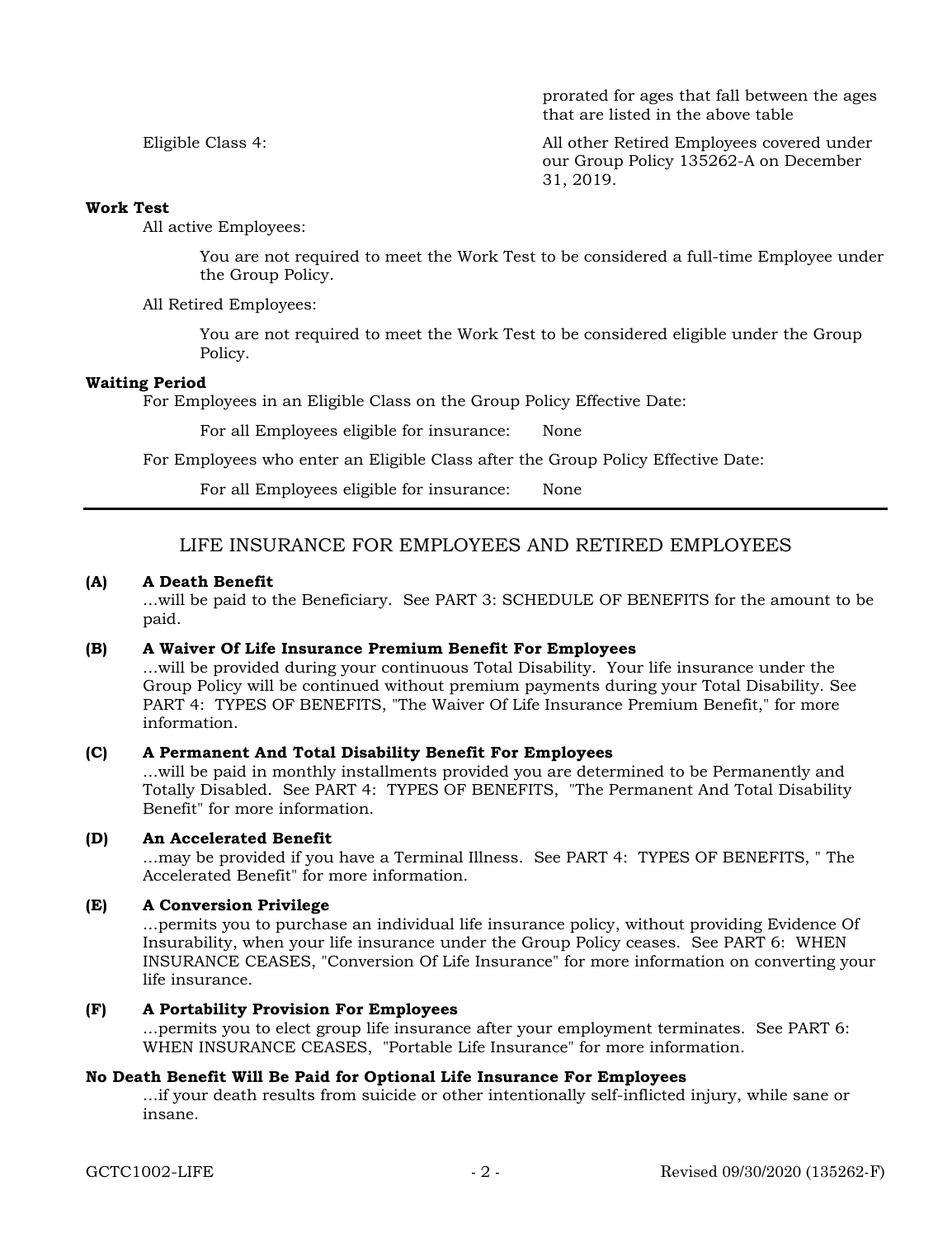# ACCIDENTAL DEATH AND DISMEMBERMENT (AD&D) INSURANCE FOR EMPLOYEES

### (A) An AD&D Benefit

...will be paid to you if you are living; otherwise to the Beneficiary. See PART 4: TYPES OF BENEFITS, "ACCIDENTAL DEATH AND DISMEMBERMENT BENEFIT" for more information.

### (B) Additional AD&D Benefits

...will be paid if you suffer a loss while properly wearing a Seat Belt System. See PART 4: TYPES OF BENEFITS, "ACCIDENTAL DEATH AND DISMEMBERMENT" for more information.

…will be paid if you die at least 200 miles from your principle residence. See PART 4: TYPES OF BENEFITS, "ACCIDENTAL DEATH AND DISMEMBERMENT" for more information.

### No AD&D Will Be Paid

...if your death or other loss is caused or contributed to by:

- (1) a disease or illness of any kind, including heart attack or stroke; or
- (2) suicide, while sane or insane; or
- (3) an intentionally self-inflicted condition, while sane or insane; or
- (4) War or act of War; or
- (5) committing or attempting to commit an assault or felony, or actively participating in a violent disorder or riot; or
- (6) the voluntary use or consumption of alcohol or being under the influence of a narcotic, unless used or consumed according to the directions of a Physician.

#### (C) A Portability Provision

...permits you to elect group accidental death and dismemberment insurance after your employment terminates. See PART 6: WHEN INSURANCE CEASES, "Portable Life Insurance" for more information.

### RETIRED EMPLOYEES ARE NOT ELIGIBLE FOR ACCIDENTAL DEATH AND DISMEMBERMENT BENEFITS.

# LIFE INSURANCE FOR DEPENDENTS

### (A) A Death Benefit

...will be paid to you. See PART 3: SCHEDULE OF BENEFITS, "FOR DEPENDENTS" for the amount to be paid.

#### (B) An Accelerated Benefit

...may be provided if a Dependent has a Terminal Illness. See PART 4: TYPES OF BENEFITS, "The Accelerated Benefit for your Dependents" for more information.

### (C) Other Types Of Benefits Provided

...are set forth in PART 4: TYPES OF BENEFITS, "FOR DEPENDENTS"

### (D) A Conversion Privilege

...permits your Dependent(s) to purchase an individual life insurance policy, without providing Evidence Of Insurability, when life insurance under the Group Policy ceases. See PART 6: WHEN INSURANCE CEASES FOR DEPENDENTS, "Conversion Of Life Insurance" for more information.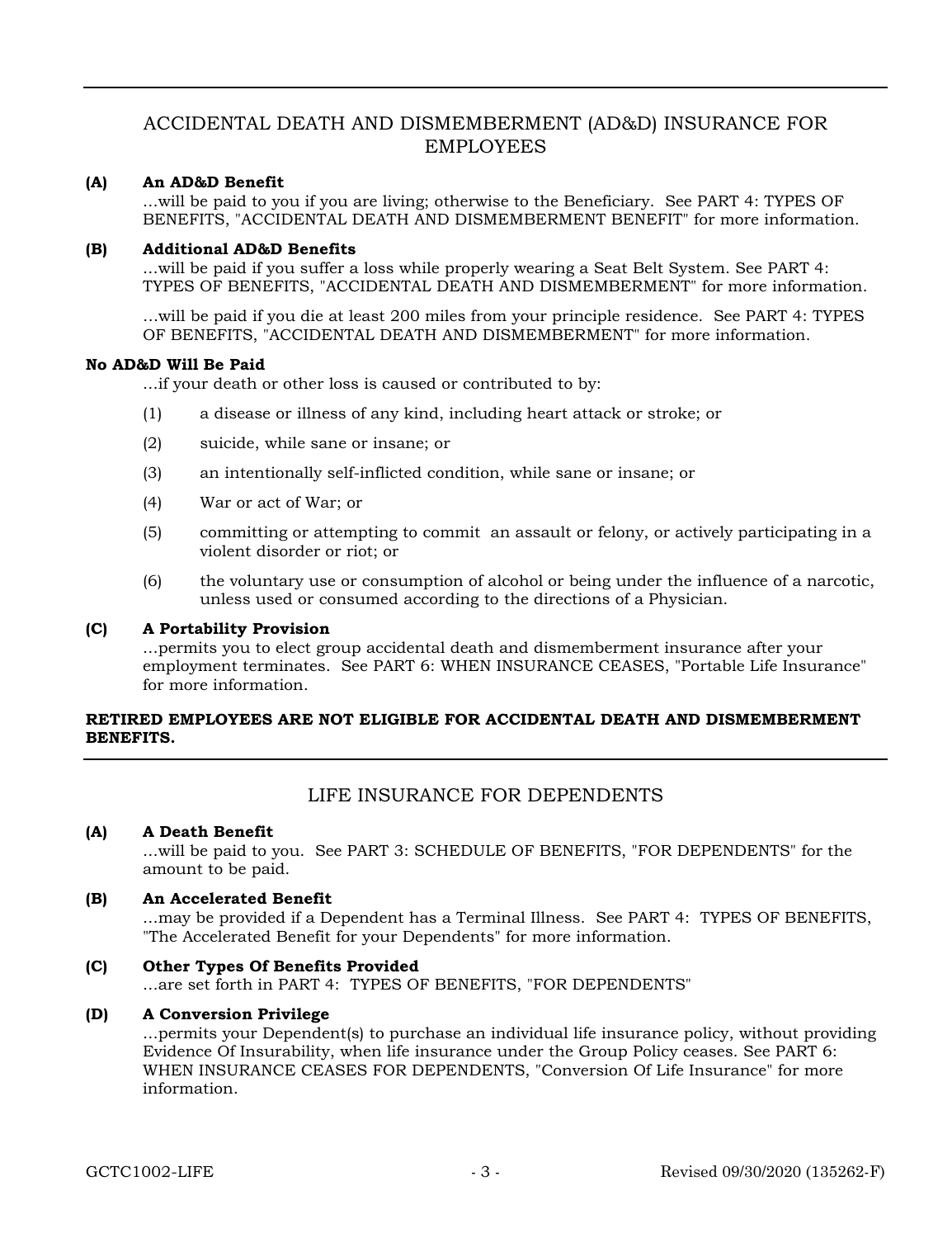### (E) A Portability Provision

...permits you to elect group life insurance for your Dependents after your employment terminates. See PART 6: WHEN INSURANCE CEASES, "FOR DEPENDENTS" for more information.

### No Death Benefit Will Be Paid for Optional Dependents Life Insurance For a Spouse

...if the death results from suicide or other intentionally self-inflicted injury, while sane or insane.

### DEPENDENTS OF A RETIRED EMPLOYEE ARE NOT ELIGIBLE FOR DEPENDENTS LIFE INSURANCE BENEFITS.

# PART 2: ELIGIBILITY

# TO BE ELIGIBLE FOR INSURANCE FOR EMPLOYEES AND RETIRED EMPLOYEES

#### To Be Eligible For Insurance

...you must be in an Eligible Class and meet any required Work Test as set forth in PART 1: BENEFITS AT A GLANCE.

### You Will Become Eligible For Insurance

...on the later of:

- (1) the Group Policy Effective Date, if you are in an Eligible Class and have completed the required Waiting Period on that date.
- (2) the first day after you complete any required Waiting Period shown in PART 1: BENEFITS AT A GLANCE for your Eligible Class.
- (3) the first day after you complete any required Waiting Period shown in PART 1: BENEFITS AT A GLANCE for your Eligible Class, if you enter the class after the Group Policy Effective Date;

provided you meet the Active Work Requirement as set forth in PART 2: ELIGIBILITY on the date you are to become eligible. The Active Work Requirement does not apply if you are a Retired Employee in an Eligible Class on the Group Policy Effective Date.

#### If You Are Rehired

...within 1 year of the date employment ceased, you will become eligible for insurance on:

- (1) the date of your re-entry into an Eligible Class, if you meet any required Work Test as set forth in PART 1: BENEFITS AT A GLANCE and you were previously insured under the Group Policy; or
- (2) the date you become eligible for insurance as set forth in PART 2: ELIGIBILITY, "You Will Become Eligible for Insurance", if you were not previously insured under the Group Policy. All full months of service in an Eligible Class prior to the date employment ceased will be used in determining this date.

provided you meet the Active Work Requirement as set forth in PART 2: ELIGIBILITY on the date you are to become eligible.

# TO BECOME INSURED FOR INSURANCE FOR EMPLOYEES AND RETIRED EMPLOYEES

# To Become Insured:

For Life Insurance

…you must: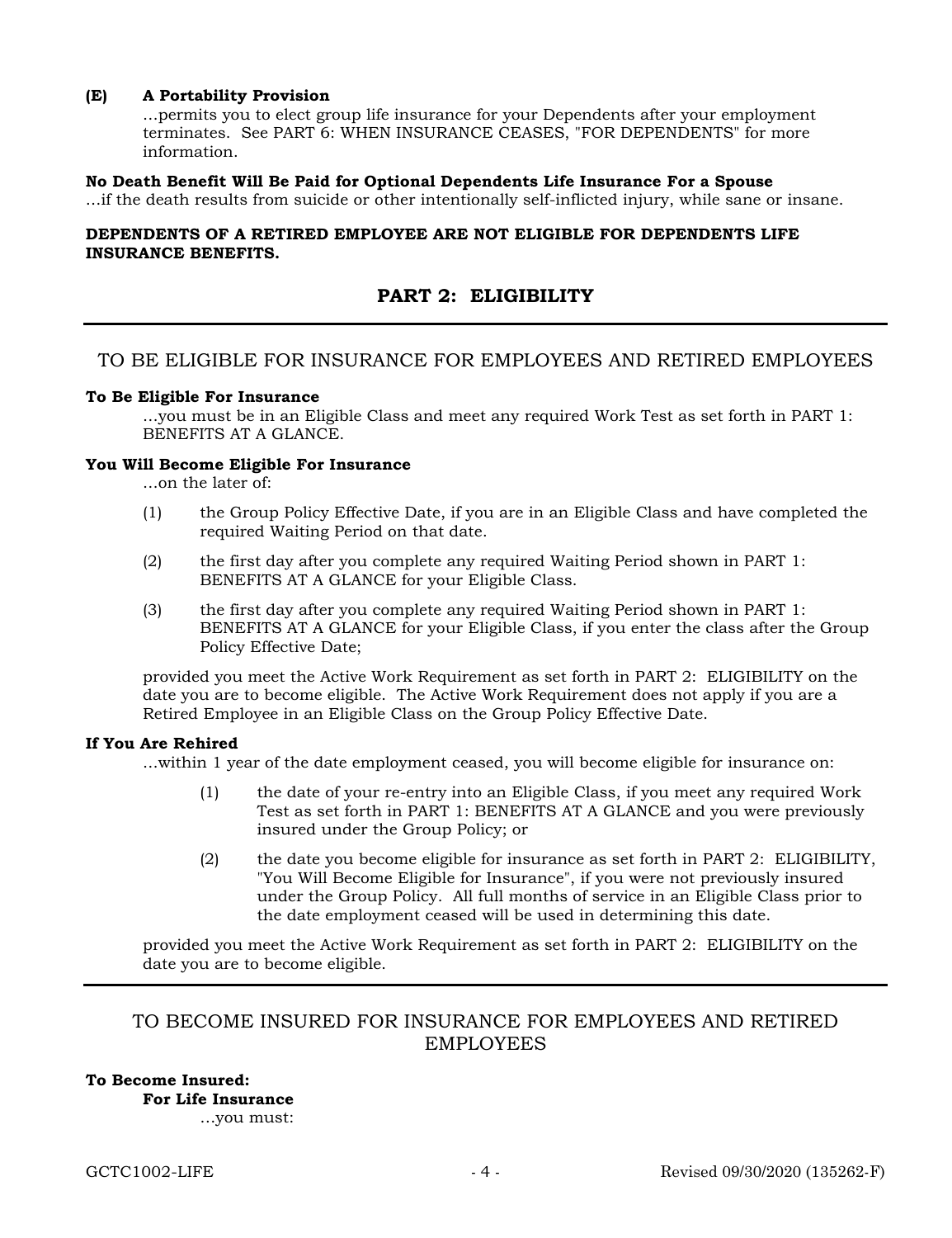- (A) be eligible for insurance; and
- (B) give Written Election to your Employer within 30 days after the date you become eligible, if you are required to pay for all or part of the cost for Basic or Optional Life Insurance. See PART 2 ELIGIBILITY, "Cost For Insurance"; and
- (C) submit Evidence Of Insurability satisfactory to Standard to become insured for amounts of Optional Life Insurance above \$50,000 (the Guarantee Issue Amount for Optional Life Insurance) if you elected Option 1; or
- (D) submit Evidence Of Insurability satisfactory to Standard to become insured for amounts of Optional Life Insurance above \$100,000 (the Guarantee Issue Amount for Optional Life Insurance) if you elected Option 2; or
- (E) submit Evidence Of Insurability satisfactory to Standard to become insured for amounts of Optional Life Insurance above \$150,000 (the Guarantee Issue Amount for Optional Life Insurance) if you elected Option 3; or
- (F) submit Evidence Of Insurability satisfactory to Standard to become insured for amounts of Optional Life Insurance above \$200,000 (the Guarantee Issue Amount for Optional Life Insurance) if you elected Option 4.

However, the Evidence Of Insurability requirement in items (C), (D), (E), and (F) above will be waived for you on the Group Policy Effective Date up to the amount of your life insurance in effect under your Employer's prior group life insurance policy on the day prior to the Group Policy Effective Date.

### For Accidental Death And Dismemberment Insurance

…you must be eligible for Life Insurance.

### Your Insurance Will Become Effective:

### For Basic Life Insurance

…on the latest of the following:

- (1) the date you become eligible, if Written Election is not required; or
- (2) the date you become eligible, if Written Election is required and given to your Employer on or before that date; or
- (3) the date your Employer receives your Written Election, if Written Election is required and given within 30 days after the date you become eligible; or
- (4) the date Standard approves your Evidence Of Insurability, furnished at no cost to Standard, if Written Election is required and given to your Employer more than 30 days after you become eligible; or
- (5) the date Standard approves your Evidence Of Insurability, furnished at no cost to Standard, for Life Insurance amounts over any Guarantee Issue Amount;

provided you meet the Active Work Requirement as set forth in PART 2: ELIGIBILITY on the date your insurance is to begin.

### For Optional Life Insurance

…on the latest of the following:

- (1) the date you become eligible, if Written Election is not required; or
- (2) the date you become eligible, if Written Election is required and given to your Employer on or before that date; or
- (3) the date your Employer receives your Written Election, if Written Election is required and given within 30 days after the date you become eligible; or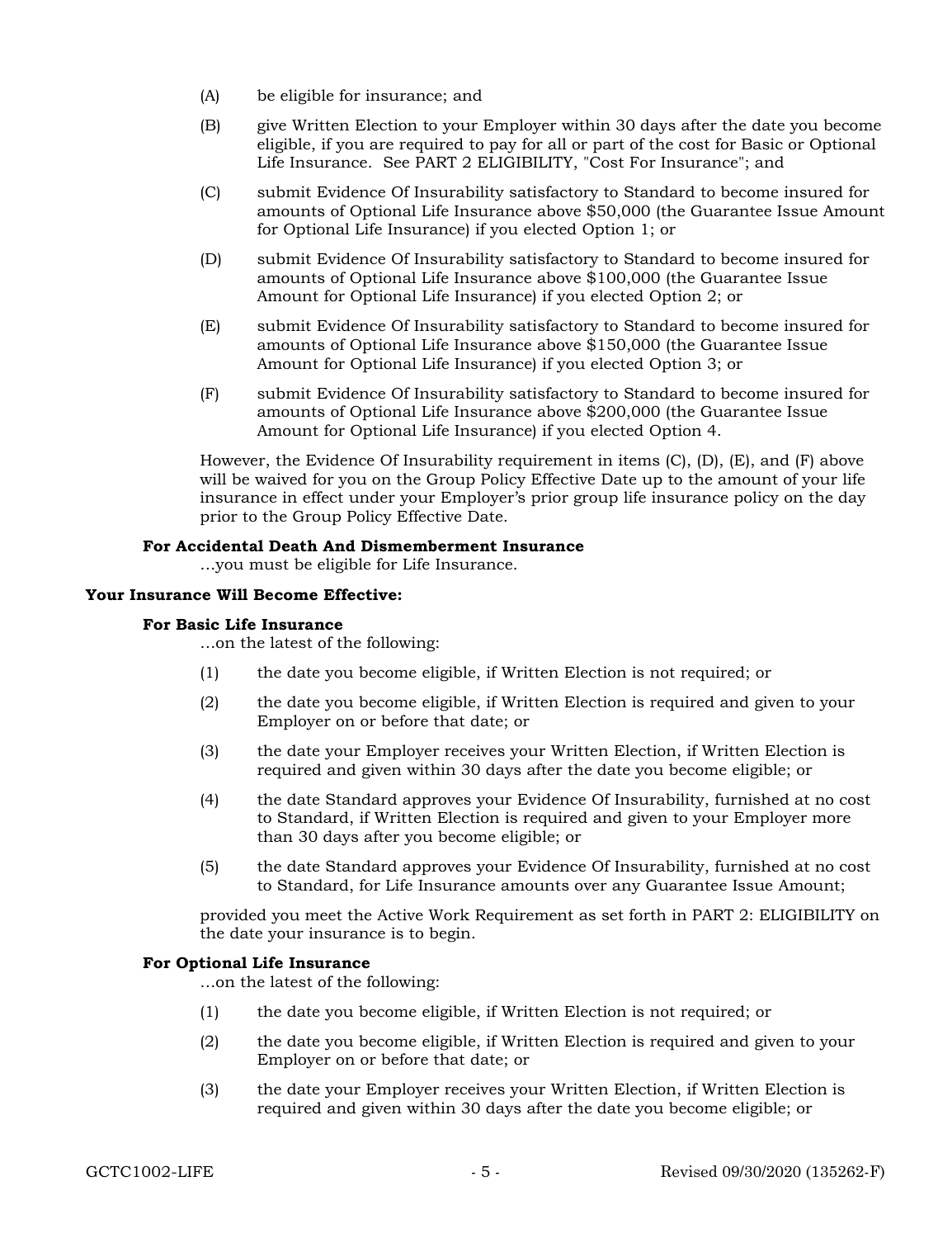- (4) the date Standard approves your Evidence Of Insurability, furnished at no cost to Standard, if Written Election is required and given to your Employer more than 30 days after you become eligible, other than a request for an amount of insurance up to the Guarantee Issue Amount during the special year 2019 Open Enrollment Period;
- (5) the date Standard approves your Evidence Of Insurability, furnished at no cost to Standard, for Life Insurance amounts over any Guarantee Issue Amount; or
- (6) January 1, 2020, if your Written Election is given to your Employer during the special year 2019 Open Enrollment Period;

provided you meet the Active Work Requirement as set forth in PART 2: ELIGIBILITY on the date your insurance is to begin.

#### For Accidental Death And Dismemberment Insurance

…on the date you Life Insurance becomes effective.

provided you meet the Active Work Requirement as set forth in PART 2: ELIGIBILITY on the date your insurance is to begin.

# TO BE ELIGIBLE FOR DEPENDENTS LIFE INSURANCE

#### To Be Eligible For Dependents Life Insurance

...you must be in an Eligible Class as set forth in "PART 2: BENEFITS AT A GLANCE."

### You Will Become Eligible For Dependents Life Insurance

...on the later of the date you:

- (1) become eligible for Employee Insurance; or
- (2) first acquire a Dependent.

# TO BECOME INSURED FOR DEPENDENTS LIFE INSURANCE

#### You Must Be Insured For

...Life Insurance to insure your Dependents for Dependents Life Insurance.

Dependents may not be insured by Retired Employees.

### To Insure Your Dependents:

### For Dependents Life Insurance

…you must:

- (A) be eligible for insurance; and
- (B) have Dependent(s).

### Your Basic Dependents Life Insurance Will Become Effective

…on the latest of the following:

- (1) the date your Life Insurance becomes effective; or
- (2) the date you first acquire a Dependent;

Dependents Life Insurance will not take effect for a Dependent who is confined to a Hospital or a Nursing Home on the day before the scheduled effective date of your Dependents Life Insurance. Dependents Life Insurance for that Dependent will not become effective until the day after the Hospital or Nursing Home confinement ends, if on that date that Dependent is performing in the customary manner all the normal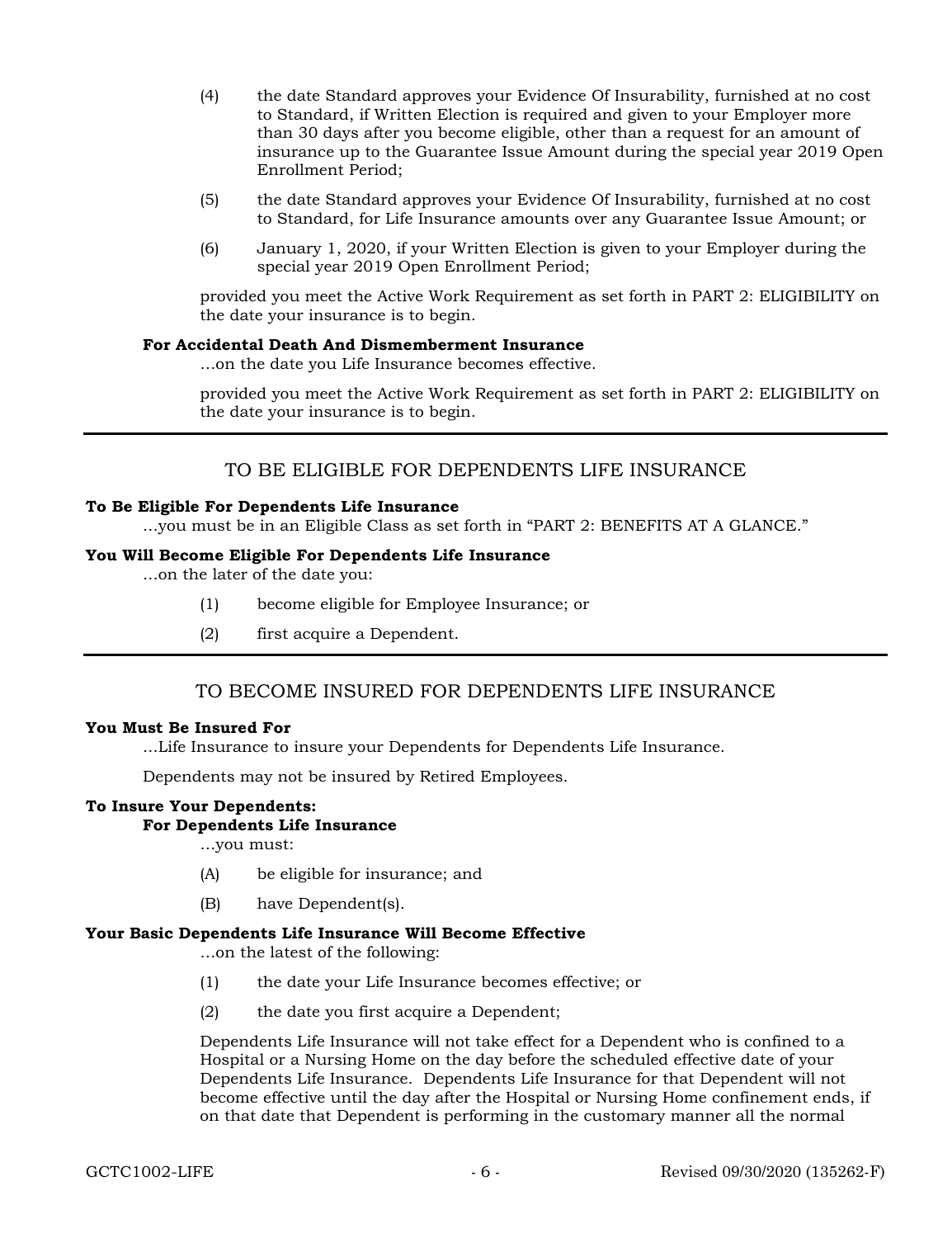activities of a person in good health of the same age and gender. However, this limitation will not apply to a newborn Child.

### Your Optional Dependents Life Insurance Will Become Effective

…on the latest of the following:

- (1) the date you become eligible for Optional Dependent Life Insurance if your Written Election is given to your Employer for your Spouse and/or Children on or before that date;
- (2) the date your Employer receives your Written Election for your Spouse and/or Children, if it is given within 30 days after the date you become eligible;
- (3) the date Standard approves Evidence of Insurability, furnished at no cost to Standard, for all Dependents you then have, if your Written Election for Optional Dependent Life Insurance is given more than 30 days after the date you become eligible for such insurance, other than a request for an amount of insurance up to the Guarantee Issue Amount during the special year 2019 Open Enrollment Period;
- (4) the date Standard approves Evidence of Insurability for all Dependents you then have, furnished at no cost to Standard, for Life Insurance Amounts over the guarantee issue amount; or
- (5) January 1, 2020, if your Written Election for Optional Dependent Life Insurance for your Spouse and/or Children is given to your Employer during the special year 2019 Open Enrollment Period.

Dependents Life Insurance will not take effect for a Dependent who is confined to a Hospital or a Nursing Home on the day before the scheduled effective date of your Dependents Life Insurance. Dependents Life Insurance for that Dependent will not become effective until the day after the Hospital or Nursing Home confinement ends, if on that date that Dependent is performing in the customary manner all the normal activities of a person in good health of the same age and gender. However, this limitation will not apply to a newborn Child.

# ACTIVE WORK REQUIREMENT

### To Become Eligible For Employee Insurance

...you must be capable of Active Work on the day you are to become eligible. If you are incapable of Active Work on that date, you will become eligible on the date after you complete 1 full day of Active Work as an Employee.

### For Your Insurance To Become Effective

...you must be Actively At Work on the date your insurance is to begin. If you are incapable of Active Work on that date, your insurance will not become effective until the day after you have completed 1 full day of Active Work.

If you were covered under your Employer's prior group life insurance plan on the day before the effective date of your Employer's coverage under the Group Policy, you can become insured on the effective date of your Employer's coverage without being Actively At Work. The benefits payable for your death or dismemberment before you are Actively At Work will be the benefits which would have been payable under the terms of that prior plan if it had remained in force, reduced by any benefits payable under that prior plan.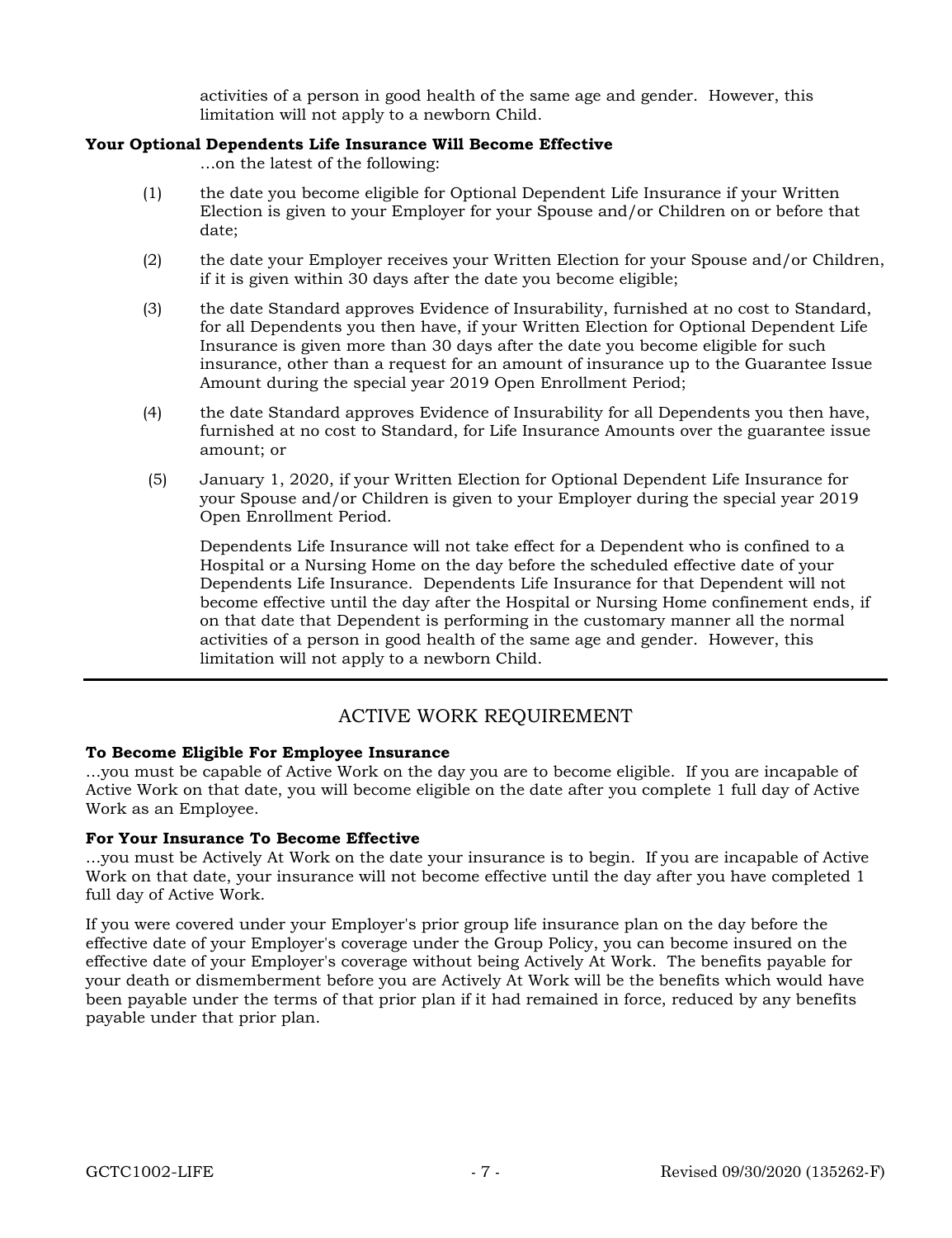# COST FOR INSURANCE

#### The Cost For Your:

#### Basic Life Insurance

…is paid by your Employer

#### Optional Life Insurance

...is paid by you. Your share of the insurance cost is deducted from your wages. You will be informed of your monthly cost when you enroll in the plan. If the cost to you changes, you will be notified by your Employer.

### Accidental Death And Dismemberment Insurance

...is paid by your Employer.

### Dependents Insurance

...is paid by your Employer.

Generally near the Group Policy Anniversary Date, Standard reviews the plan and the premiums being charged. If a premium change is to be made, Standard will notify your Employer.

# PART 3: SCHEDULE OF BENEFITS

# FOR EMPLOYEES AND RETIRED EMPLOYEES

The amounts for which you are insured at any date are as follows:

#### (A) The Amount Of Basic Life Insurance

Class 1:

...will be equal to your Annual Wage, rounded to the next lower multiple of \$1,000, if not already such a multiple of \$1,000, times 2. In no event will the amount of Basic Life Insurance exceed \$50,000;

Class 2:

...will be \$200,000;

Class 3:

…will be equal to \$6,000.

### Class 4:

…will be determined by your Annual Wage just prior to your retirement as a Retired Employee as follows:

| Annual Wage                     | Amount of Insurance |
|---------------------------------|---------------------|
| $$1,000$ but less than $$2,000$ | \$1,000             |
| \$2,000 but less than $$3,000$  | \$1,500             |
| \$3,000 but less than \$4,000   | \$2,000             |
| \$4,000 but less than \$5,000   | \$2,500             |
| \$5,000 but less than \$9,000   | \$3,000             |
| \$9,000 but less than \$15,000  | \$4,000             |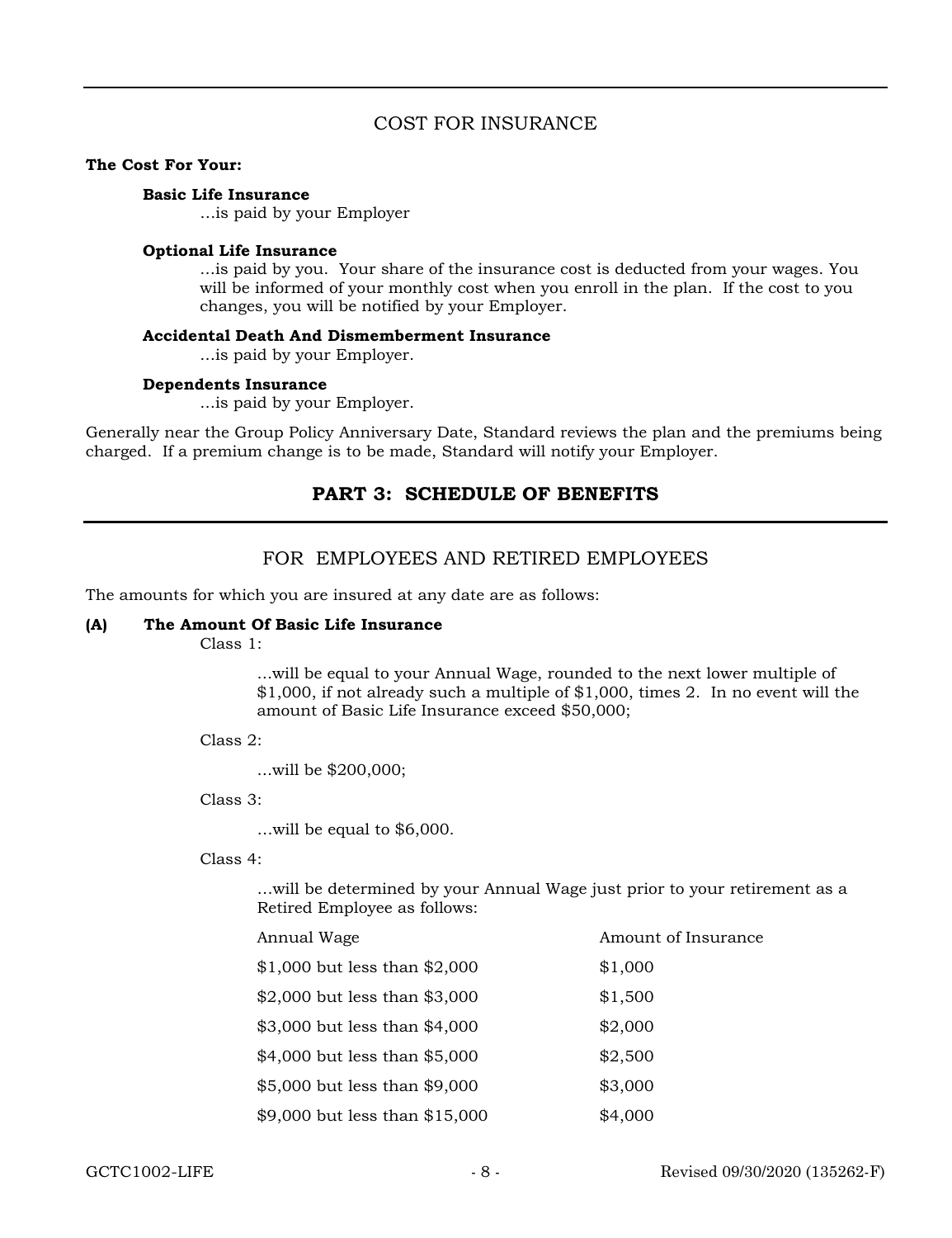| $$15,000$ but less than $$21,000$ |  |  | \$5,000 |
|-----------------------------------|--|--|---------|
|                                   |  |  |         |

\$21,000 and over \$6,000

#### (B) The Amount Of Optional Life Insurance Classes 1 and 2:

Option 1:

...will be equal to your Annual Wage, rounded to the next lower multiple of \$1,000, if not already such a multiple of \$1,000, times 1. In no event will the amount of Optional Life Insurance exceed \$250,000; or

### Option 2:

...will be equal to your Annual Wage, rounded to the next lower multiple of \$1,000, if not already such a multiple of \$1,000, times 2. In no event will the amount of Optional Life Insurance exceed \$500,000; or

### Option 3:

...will be equal to your Annual Wage, rounded to the next lower multiple of \$1,000, if not already such a multiple of \$1,000, times 3. In no event will the amount of Optional Life Insurance exceed \$750,000; or

Option 4:

...will be equal to your Annual Wage, rounded to the next lower multiple of \$1,000, if not already such a multiple of \$1,000, times 4. In no event will the amount of Optional Life Insurance exceed \$1,000,000;

provided you meet the following requirements, if you are required to pay for all or part of the cost for Optional Life Insurance (see PART 2: ELIGIBILITY, "Cost For Insurance"):

- (1) you have given your Written Election to your Employer and you are insured under this schedule as set forth in PART 2: ELIGIBILITY; and
- (2) funds are being deducted from your wages for your cost of insurance under this schedule.

The amount of Optional Life Insurance determined by your schedule, up to the Guarantee Issue Amount is available without Evidence Of Insurability if elected within 30 days of eligibility, or during a special Open Enrollment Period. However, we will require Evidence Of Insurability if you, your Spouse or Child previously submitted Evidence Of Insurability that was not approved by us. Amounts exceeding the Guarantee Issue Amount require Evidence Of Insurability. See PART 2: ELIGIBILITY for Guarantee Issue Amount.

In no event will the amount of Basic Life Insurance combined with Optional Life Insurance exceed \$1,050,000.

### (C) The Full Amount Of Accidental Death And Dismemberment Benefit

...will be equal to the amount of your Basic Life Insurance for a Class 1 Member;

### Reductions In Basic Insurance Amounts

...will be made when your attained age changes.

Class 1:

When you reach age 70, your reduced amount of life insurance and accidental death and dismemberment insurance under the Group Policy will be your Annual Wage at the attained age below multiplied by the appropriate number below. In no event will the amount of Basic Life insurance exceed \$50,000.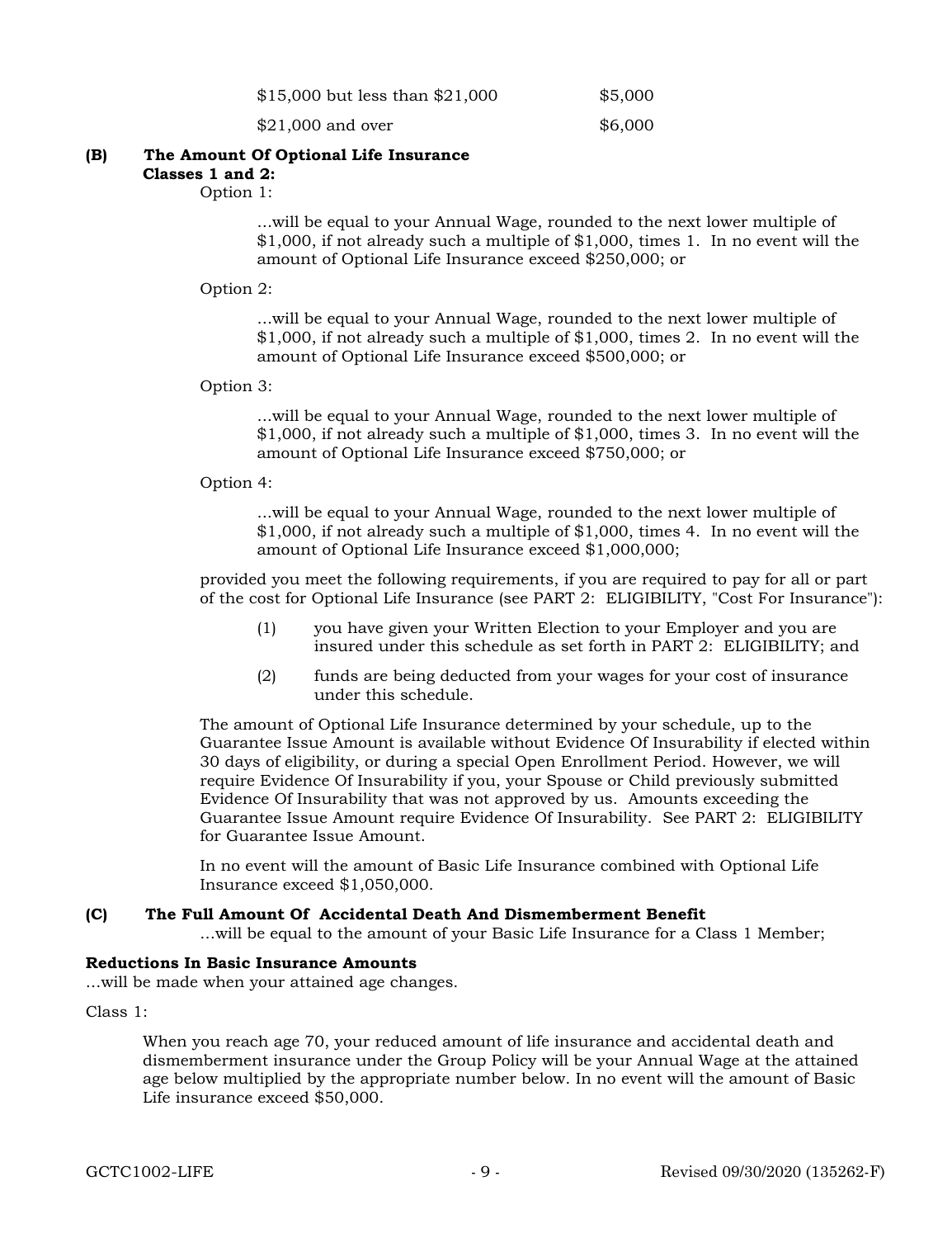Attained Age Multiply Your Annual Wage By

70 and over .................................... 1.3

Class 2, 3 and 4:

Your life insurance is not subject to reductions due to age.

### Reductions In Optional Insurance Amounts

...will not be made when your attained age changes unless your insurance is subject to termination under The Waiver Of Life Insurance Premium Benefit set forth in PART 4: TYPES OF BENEFITS.

### RETIRED EMPLOYEES ARE NOT ELIGIBLE FOR ACCIDENTAL DEATH AND DISMEMBERMENT BENEFITS.

### Changes Will Be Made

...when your Annual Wage changes and will be adjusted on the first day of the calendar month coinciding with or next following the change in Annual Wage, except as follows:

- (1) If you are not Actively At Work on the effective date of the change in your Annual Wage, the adjustment will not take effect until the day after you have completed 1 full day of Active Work.
- (2) If your Employer makes a retroactive change in your Annual Wage, no retroactive adjustment will be made in the amount of Life Insurance and AD&D Benefit.

### Changes In The Schedule For Which You Are Insured

..may be made if you make Written Election for a schedule of insurance other than the one for which you are insured. Subject to the Active Work Requirement shown in "PART 2: ELIGIBILITY," the change in schedule will take effect on the later of:

- (1) the first day of the month which falls on or next follows the date Standard approves your Evidence Of Insurability furnished at no cost to Standard, if you are requesting a schedule which provides a greater amount of insurance, other than a request for an amount of insurance up to the Guarantee Issue Amount during the special year 2019 Open Enrollment Period;
- (2) the first day of the month which falls on or next follows the date your Employer receives your Written Election, if you are requesting a schedule that provides a lesser amount of insurance.
- (3) the January 1 following the special year 2019 Open Enrollment Period in which your Written Election is given to your Employer, if you are requesting an amount of insurance up to the Guarantee Issue Amount.

### (C) The Amount Of Life Insurance That Can Be Accelerated

...can equal up to 100% of the amount of life insurance under the Group Policy for which you are insured not to exceed a maximum of \$1,050,000, subject to the other limits in PART 4: TYPES OF BENEFITS, "The Accelerated Benefit. PART 3: SCHEDULE OF BENEFITS

# FOR DEPENDENTS

The amounts for which The amounts of Basic Life Insurance for which each Dependent is insured are as follows:

### (A) The Amount Of Basic Life Insurance For A Dependent

...will be equal to the following appropriate amount:

| Spouse: | \$3,000 |
|---------|---------|
| Child:  | \$1,000 |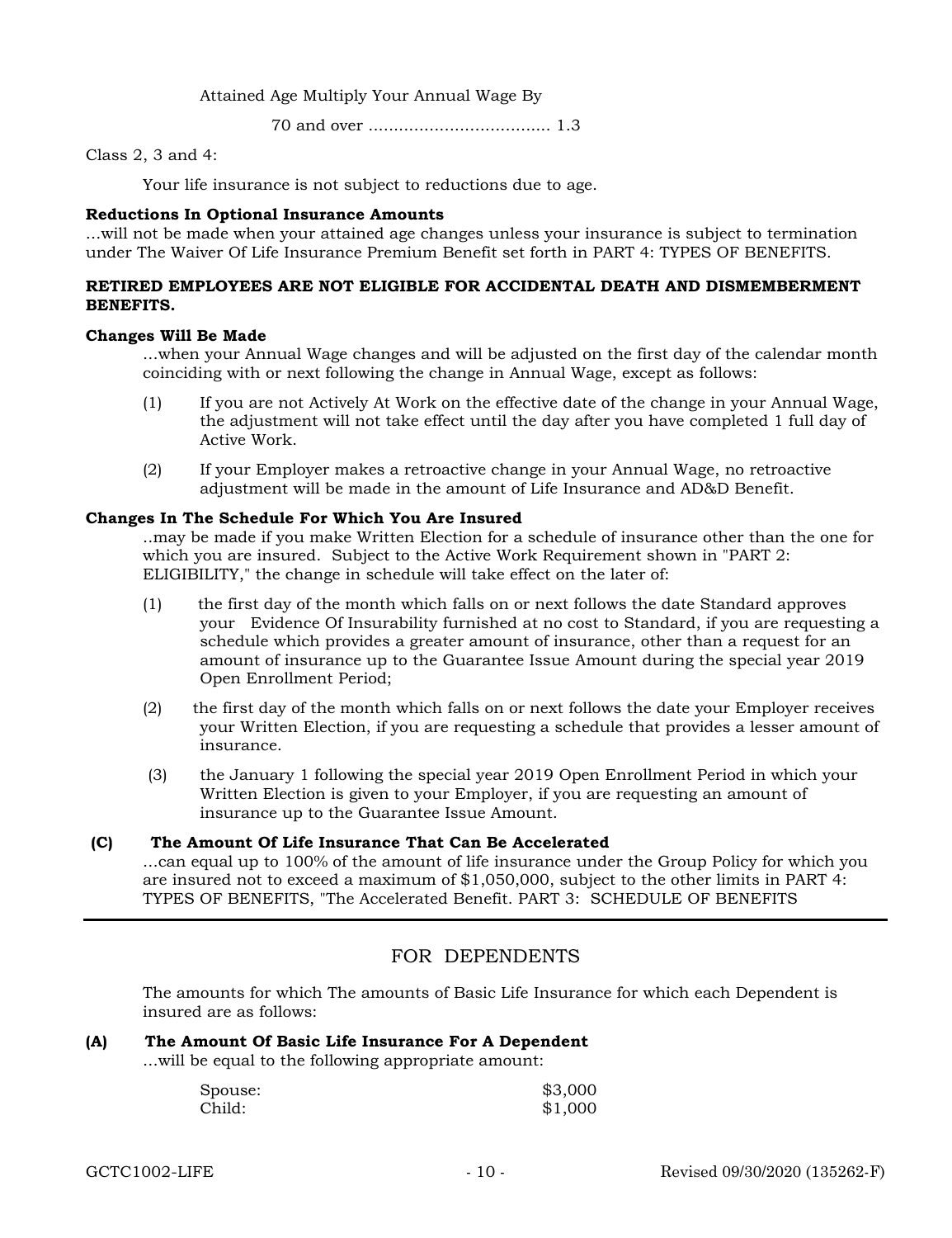Except, in no event will the amount of a dependents life insurance under the Group Policy exceed 50% of the amount of your life insurance under the Group Policy;

provided any Dependent who is confined to a Hospital or a Nursing Home on the day before he or she is to become insured for a greater amount of Dependents Life Insurance, will not become insured for the greater amount until the day after the Hospital or Nursing Home confinement ends, if on that date your Dependent is performing in the customary manner all the normal activities of a person in good health of the same age and gender. However, this limitation will not apply to a newborn Child.

The amounts of Option Life Insurance for which each Dependent is insured are as follows and apply to you, if:

- (1) you have given your Written Election for Optional Dependent Life Insurance for your Spouse and/or Children, and such insurance is in effect as set forth in "PART 2: ELIGIBILITY;" and
- (2) funds are being deducted from your wages for the cost of insurance under this Dependent schedule; and
- (3) you have elected Optional] Life Insurance for yourself.

### (B) The Amount of Optional Life Insurance for a Dependent

...will be equal to one of the following amounts as selected by you:

| Dependent Class | Option | Benefit Selection/Amount | Guarantee issue amount* |
|-----------------|--------|--------------------------|-------------------------|
| Spouse          |        | \$10,000                 | \$10,000                |
|                 |        | \$20,000                 | \$20,000                |
|                 |        | \$30,000                 | \$30,000                |
|                 |        | \$45,000                 | \$45,000                |
| Child           |        | \$10,000                 | \$10,000                |

\*Guarantee issue amounts are available without Evidence of Insurability if elected within 30 days of eligibility, or during a special Open Enrollment Period. However, we will require Evidence Of Insurability if you, your Spouse or Child previously submitted Evidence Of Insurability that was not approved by us. Amounts exceeding the guarantee issue amount require Evidence of Insurability.

### Reductions In Optional Insurance Amounts

...will not be made when your attained age changes unless your insurance is subject to termination under The Waiver Of Life Insurance Premium Benefit set forth in PART 4: TYPES OF BENEFITS.

### Changes in the Optional Life Insurance Option For Your Dependents

...may be made if you make a written request to your Employer for an option of Dependent Life Insurance other than the one for which your Dependent(s) are insured. The change in option will take effect on the later of:

- (1) the first day of the month which falls on or next follows the date Standard approves Evidence of Insurability furnished at no cost to Standard for all Dependents you then have, if you are requesting an option which provides a greater amount of insurance, other than a request for an amount of insurance up to the Guarantee Issue Amount during the special year 2019 Open Enrollment Period; or
- (2) the first day of the month which falls on or next follows the date your Employer receives your Written Election, if you are requesting an option that provides a lesser amount of insurance;
- (3) the January 1 following the special year 2019 Open Enrollment Period in which your Written Election is given to your Employer, if you are requesting an amount of insurance up to the Guarantee Issue Amount.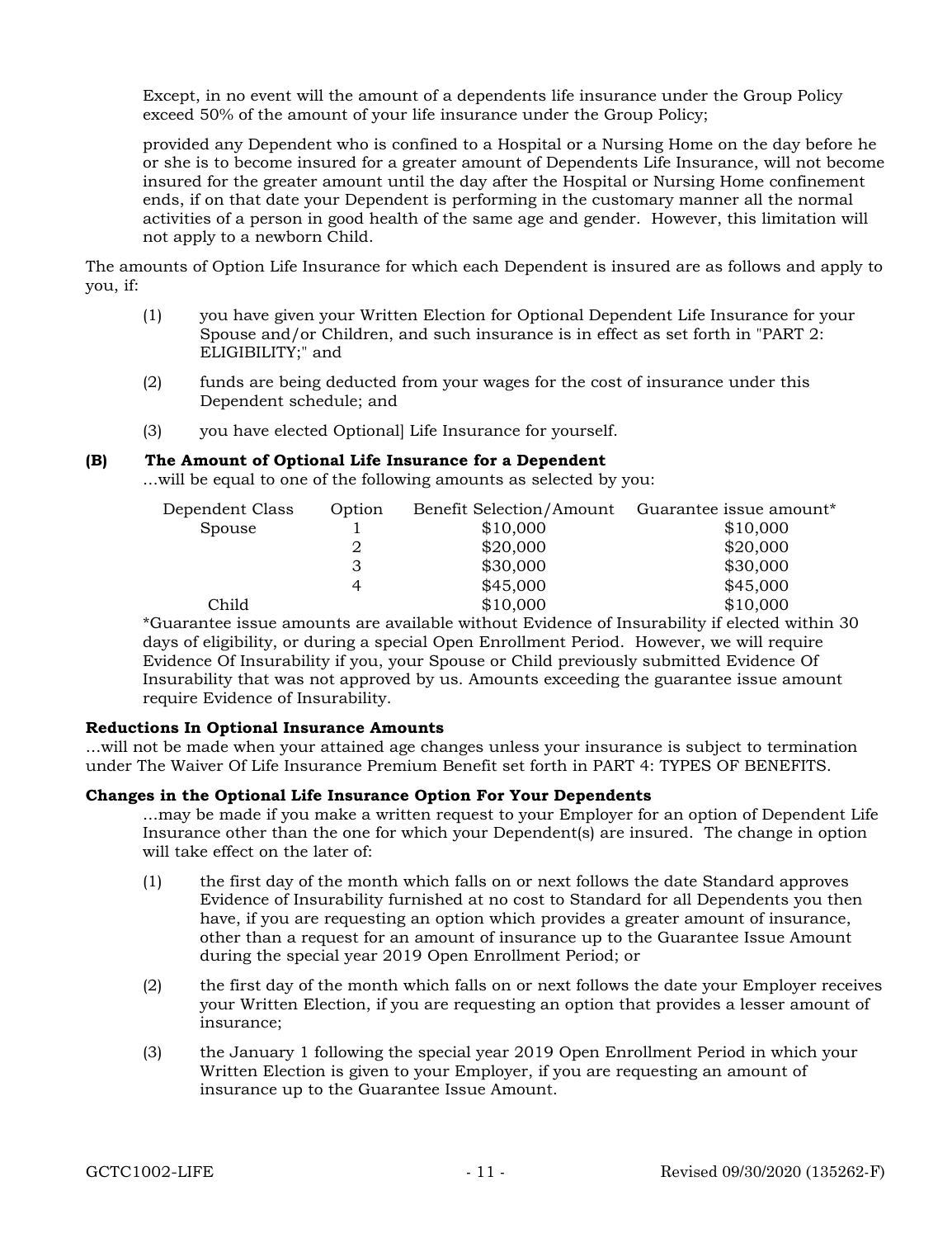### DEPENDENTS OF A RETIRED EMPLOYEE ARE NOT ELIGIBLE FOR DEPENDENTS LIFE INSURANCE BENEFITS.

# PART 4: TYPES OF BENEFITS

## LIFE INSURANCE BENEFITS FOR EMPLOYEES AND RETIRED EMPLOYEES

### (A) The Death Benefit

...will be paid by Standard, if you die while insured for life insurance under the Group Policy. Proof Of Loss satisfactory to Standard must be received before the Death Benefit will be paid. The Death Benefit will be the amount set forth in "PART 3: SCHEDULE OF BENEFITS, The Amount of Life Insurance."

### No Death Benefit Will Be Paid For Optional Life Insurance For Employees

...if your death results from suicide or other intentionally self-inflicted injury, while sane or insane. The following will apply:

- (1) the amount payable will exclude the amount of your optional life insurance which has not been continuously in effect for at least 2 years on the date of your death. In computing the 2-year period, Standard will include time you were insured under the prior plan.
- (2) Standard will refund all premiums paid for that portion of your optional life insurance which is excluded from payment under this suicide exclusion.

See "PART 7: APPLYING FOR BENEFITS AND REQUESTING INFORMATION" for time limits on filing Proof Of Loss.

### (B) The Waiver Of Life Insurance Premium Benefit

...will be provided during your continued Total Disability. Your life insurance under the Group Policy will be continued without premium payments during your Total Disability if, such disability:

- (1) began while you were insured under the Group Policy other than as a Retired Employee and
- (2) began before you became age 70; and
- (3) continued for 6 consecutive months.

See "PART 7: APPLYING FOR BENEFITS AND REQUESTING INFORMATION" for time limits on filing Proof Of Loss.

#### If Death Occurs Before Initial Proof Is Given

...the Death Benefit will be paid if:

- (1) death occurs within 12 months from the date Total Disability starts; and
- (2) Proof Of Loss is given within 12 months of death; and
- (3) such proof shows that Total Disability was continuous from the date it began until the date of death.

#### The Amount Of Life Insurance During Total Disability

...under the Waiver Of Life Insurance Premium Benefit will be the amount for which you were insured at the start of Total Disability, excluding the benefit for Class 2, and except:

(1) if you had not been Totally Disabled; and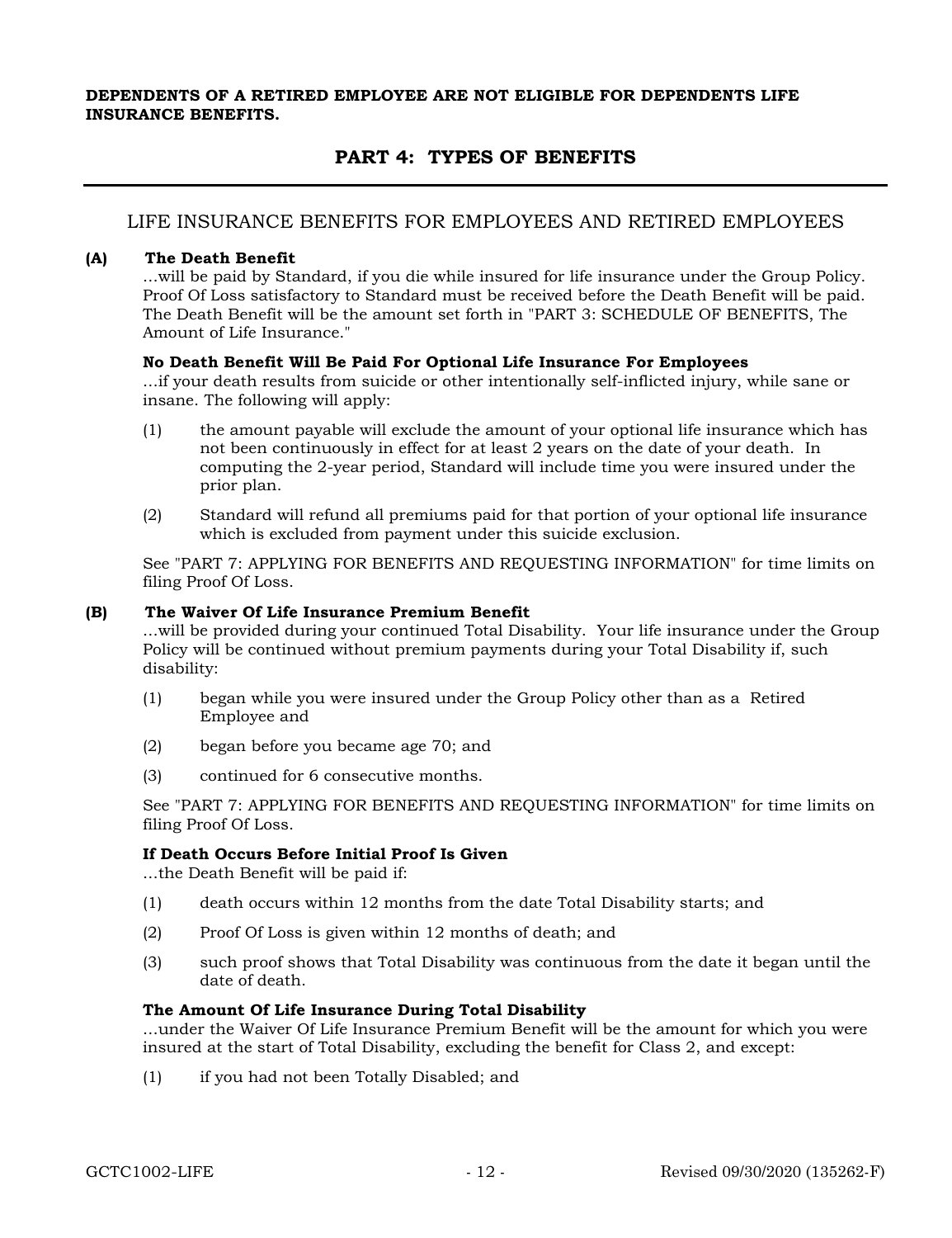(2) your amount of life insurance under the Group Policy would have been reduced under the provisions of the Group Policy that were in effect at the start of your Total Disability;

the amount of life insurance under the Group Policy continued under this benefit for you will also be reduced under those provisions.

In no event will your life insurance under the Group Policy be increased while you are Totally Disabled.

### If The Conversion Provision Is Used Before Waiver Approved

...and a Standard individual policy of life insurance was issued to you under "PART 6: WHEN INSURANCE CEASES, Conversion Of Life Insurance," payment can be made under either "PART 4: TYPES OF BENEFITS, The Death Benefit" or the individual policy, not both. Before payment can be made under "PART 4: TYPES OF BENEFITS, The Death Benefit," the individual policy must be surrendered to Standard without claim except for the return of any premiums paid. If Standard made payment under the individual policy, any Death Benefit payable under the Group Policy will be reduced by the amount paid under the individual policy.

### Insurance Continued Under The Waiver Of Life Insurance Premium Benefit Will Cease

...on the earliest of the following events:

- (1) the date you cease to be Totally Disabled; or
- (2) the date you become age 70. If, when insurance ceases under this subsection 2 you meet the definition of Retired Employee as set forth in "PART 9: DEFINITIONS," insurance will be continued under this benefit for you as a retired employee; or
- (3) the date you fail to give proof of continuous Total Disability, as required.

Insurance will not be affected by termination or amendment of the Group Policy after you become Totally Disabled.

#### When The Waiver Of Life Insurance Premium Benefit Ceases

...you may purchase an individual policy under "PART 6: WHEN INSURANCE CEASES, The Conversion of Life Insurance" as if your employment had terminated. If, however, you return to Active Work for your Employer during the conversion period and are again insured under the Group Policy, no conversion will be permitted.

### (C) The Permanent And Total Disability Benefit

The Permanent And Total Disability Benefit applies to the first \$20,000 of life insurance under the Group Policy. If payment is made under this provision for a portion of life insurance under the Group Policy in effect at the start of the Permanent And Total Disability, the Waiver Of Life Insurance Premium Benefit, if any, will apply to the reduced amount of life insurance under the Group Policy remaining in effect. You may purchase an individual policy under the Conversion Of Life Insurance provision for that amount of life insurance under the Group Policy not applicable for this benefit.

#### The Permanent And Total Disability Benefit

...will be provided during your continued Permanent And Total Disability. If you become Permanently and Totally Disabled, you will be eligible for a monthly Permanent And Total Disability (PTD) Benefit as set forth below, provided:

- (1) your Permanent And Total Disability began:
	- (a) while you were insured under the Group Policy; and
	- (b) before you became age 60.
- (2) you were insured for 12 consecutive months prior to the start of Permanent And Total Disability.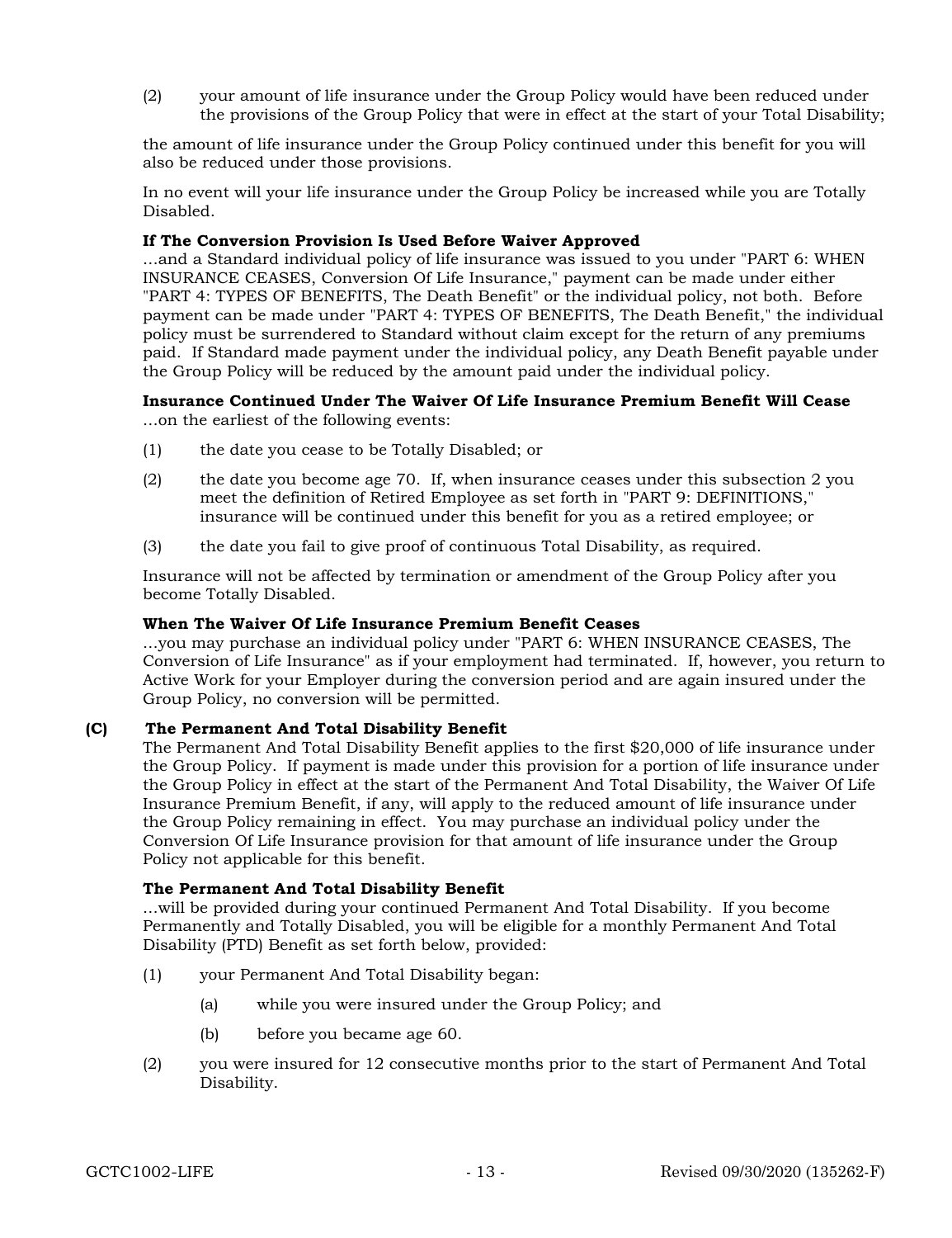See "PART 7: APPLYING FOR BENEFITS AND REQUESTING INFORMATION" for time limits on filing Proof Of Loss.

### You Are Permanently And Totally Disabled

...if due to sickness or bodily injury you are unable to perform with reasonable continuity the material duties of each and every occupation for pay or profit for which you are or may reasonably become suited by education, training, or experience, and your inability to work is reasonably certain to continue without interruption for the rest of your lifetime.

### The Monthly PTD Benefit

A PTD Benefit

...will be paid to you during your continued Permanent And Total Disability.

...will equal \$18 per \$1,000 of your life insurance under the Group Policy or be applied to the first \$20,000 amount of life insurance under the Group Policy for which you were insured at the start of the Permanent And Total Disability, and paid monthly for a maximum payment period of 60 months.

#### If The Conversion Provision Is Used During Permanent And Total Disability

...and a Standard individual policy of life insurance under the Group Policy was issued to you under "PART 6: WHEN INSURANCE CEASES, Conversion Of Life Insurance," payment cannot be made under "PART 4: TYPES OF BENEFITS, Permanent And Total Disability Benefit" until the individual policy is surrendered to Standard without claim except for the return of any premiums paid. If Standard made payment under the individual policy, any Permanent And Total Disability Benefit payable under the Group Policy will be reduced by the amount paid under the individual policy.

### If Death Occurs After Benefits Are Approved But Not Yet Paid

...the amount of life insurance under the Group Policy in force for you at the start of the Permanent And Total Disability will be paid to your Beneficiary as set forth in "PART 5: PAYMENT OF BENEFITS."

#### The PTD Benefit Will Cease

...on the earliest of the following:

- (1) the date you cease to be Permanently And Totally Disabled.
- (2) the date you fail to give proof of continuous Permanent And Total Disability, as required.
- (3) at the end of the 60 months maximum payment period.

#### If PTD Benefit Ceases Before The End Of The 60 Monthly Installments

...you will be eligible under the Group Policy's Conversion Of Life Insurance provision, as if employment had terminated on the date the benefits terminated, for the then present value of the remaining unpaid PTD Benefit calculated at a nominal annual interest rate of 3% unless you return to work for your Employer in an Eligible Class of employees and are insured under the Group Policy. If, at any time, you return to work for your Employer and are insured under the Group Policy, the amount of life insurance under the Group Policy for which you are eligible will be reduced by the amount of the PTD Benefit paid.

#### If Death Occurs Before The End Of The 60 Monthly Installments

...the present value of the remaining PTD Benefit calculated at a nominal annual interest rate of 3% per year will be paid in one sum to your Beneficiary.

### If You Elect To Receive An Accelerated Benefit Before The End Of The 60 Monthly Installments

...the amount of any remaining PTD Benefit will be reduced by an amount equal to the amount of the Accelerated Benefit paid, and the Accelerated Benefit calculated at a nominal annual interest rate of 3% per year will be paid in one sum to you.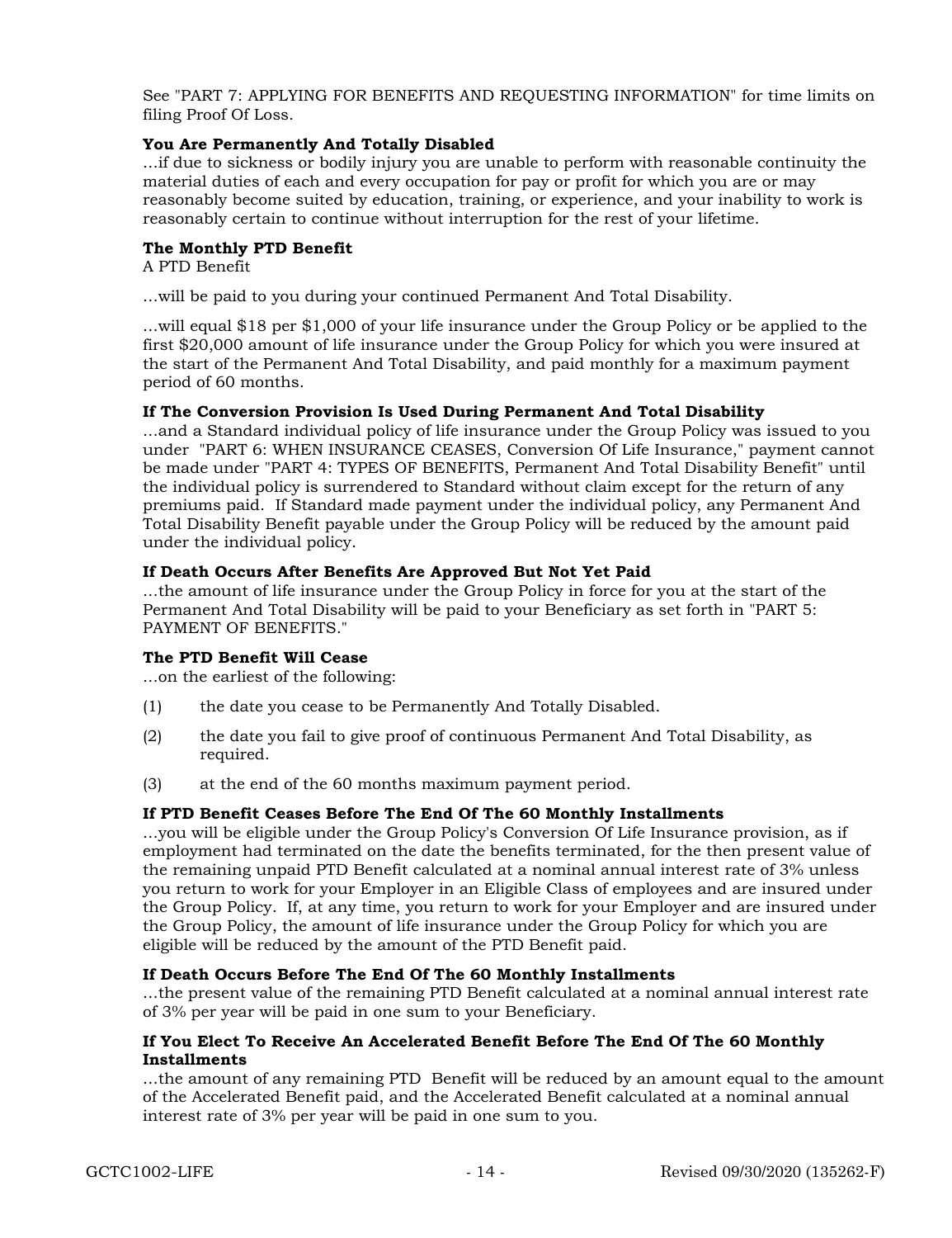### (D) The Accelerated Benefit

...may be provided if you have a Terminal Illness. You may elect to accelerate the payment of your life insurance under the Group Policy in advance of your death, if Standard receives satisfactory proof that you have a Terminal Illness.

However, if your life insurance under the Group Policy is scheduled to end within 12 months following the date you apply for the Accelerated Benefit, you will not be eligible for the Accelerated Benefit.

There is no separate premium cost for the Accelerated Benefit and no discount or lien associated with acceleration of the life insurance under the Group Policy.

#### Terminal Illness

...is a state of health in which life expectancy is 12 months or less. Terminal Illness must be certified by a Physician.

#### The Amount Of Life Insurance That Can Be Accelerated

...will be the amount set forth in "PART 3: SCHEDULE OF BENEFIT, The Amount of Life Insurance That Can Be Accelerated."

Except, if:

- (1) the Schedule of Beneftis provides for decreasing amounts of life insurance under the Group Policy; and
- (2) your amount of life insurance under the Group Policy is scheduled to reduce within 12 months from the date Standard approves your accelerated payment;

the amount of the Accelerated Benefit will be based on the reduced amount of life insurance under the Group Policy.

The minimum amount of life insurance under the Group Policy that can be accelerated is \$5,000 or 10% of your amount of life insurance under the Group Policy, whichever is greater.

#### Payment Will Be Made

...directly to you in one sum.

### Payment Of The Accelerated Benefit

...is subject to the following conditions:

- (1) your life insurance under the Group Policy is in effect when you apply; and
- (2) you give Standard proof that you have a Terminal Illness; and
- (3) you are living at the time the Accelerated Benefit is payable; and
- (4) you give Standard written consent from:
	- (a) your Spouse, as required by Standard;
	- (b) any assignee.

#### Limitations

The Accelerated Benefit can be elected only once. It is available only if you voluntarily choose to elect this benefit. Thus you are not eligible for this benefit if you are required:

- (1) to elect this benefit to satisfy the claims of any creditor(s) or to satisfy any judgments against you; or
- (2) by any government agency to elect this benefit in order to apply for, receive, or maintain any government sponsored benefit, entitlement, or any other form of public assistance.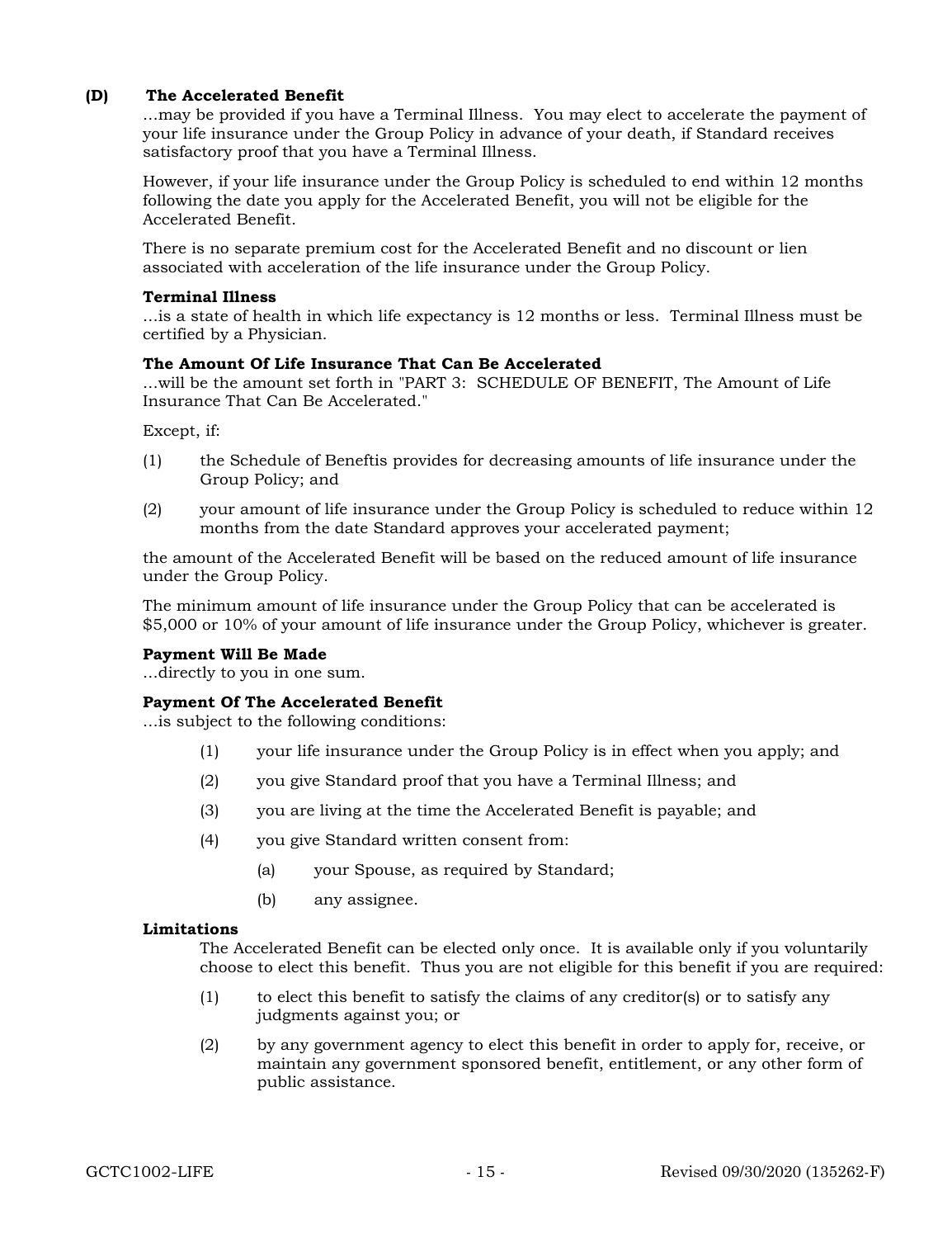### Effects On Other Group Policy Provisions

Election of the Accelerated Benefit will affect the following Group Policy provisions as set forth below.

(1) The Death Benefit

The amount of the Death Benefit as set forth in "PART 3: SCHEDULE OF BENEFITS, (A) The Amount of Life Insurance" will be reduced by the amount of the Accelerated Benefit.

(2) Conversion Of Life Insurance

The amount of life insurance under the Group Policy that can be converted after you receive an Accelerated Benefit will be based on the amount remaining in effect.

(3) Premium Payments

All future premiums will be waived for any amount of life insurance under the Group Policy remaining in effect after you are paid an Accelerated Benefit.

# ACCIDENTAL DEATH AND DISMEMBERMENT (AD&D) INSURANCE BENEFITS FOR EMPLOYEES

### The AD&D Benefit

...will be paid by Standard, if you are insured for accidental death & dismemberment insurance under the Group Policy and:

- (1) you sustain bodily injuries as a result of an accident; and
- (2) as a result, you suffer one of the following losses within 365 days after the date of the accident:
	- (a) Loss of life. Standard will pay 100% of the full amount.
	- (b) Loss of a hand severed at or above the wrist; or loss of a foot severed at or above the ankle; or permanent loss of sight of an eye. Standard will pay 50% of the full amount.
	- (c) Loss in any accident of more than one of the members listed in the item above. Standard will pay 100% of the full amount.

Not more than the full amount will be paid for all losses sustained in any one accident. The full amount is set forth in "PART 3: SCHEDULE OF BENEFITS."

Proof Of Loss satisfactory to Standard must be received before the accidental death & dismemberment insurance under the Group Policy will be paid. See "PART 7: APPLYING FOR BENEFITS AND REQUESTING INFORMATION" for time limits on filing Proof Of Loss.

#### Additional AD&D Benefits

(1) Standard will pay the additional amounts set forth below, within 365 days of an accident in an Automobile in which the driver has a current and valid driver's license at the time of the accident, you suffer loss of life while wearing and properly utilizing a Seat Belt System at the time of the accident, as evidenced by a police accident report. Standard will pay \$10,000.

Automobile is a private passenger motor vehicle licensed for use on public highways.

Seat Belt System is a properly installed combination lap and shoulder restraint system that meets the Federal Vehicle Safety Standards of the National Highway Traffic Safety Administration. Seat Belt System will include a lap belt alone, but only if the Automobile did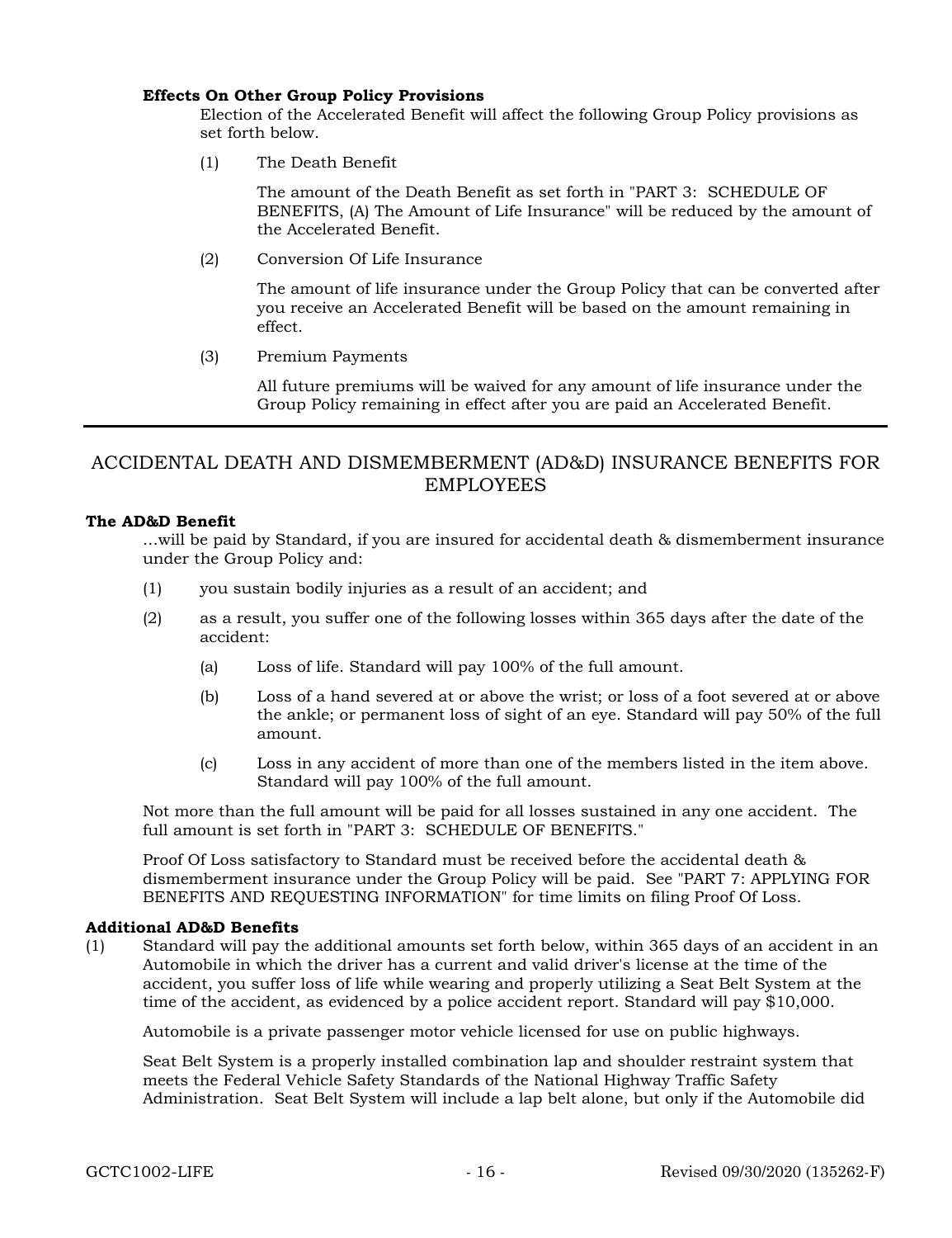not have a combination lap and shoulder restraint system when manufactured. Seat Belt System does not include a shoulder restraint alone.

(2) Standard will pay the additional amount set forth below, if you die at least 200 miles from your principle residence. Standard will pay up to \$5,000 or 10% of your accidental death & dismemberment benefit under the Group Policy for the expenses incurred for preparation and transportation of the body to a mortuary near your primary principle residence.

#### AD&D Benefits Will Be Paid

...directly to you if you are living on the date of the payment. If you are not living, payment will be made as set forth in "PART 5: PAYMENT OF BENEFITS."

#### No AD&D Benefit Will Be Paid

...if your death or other loss is caused or contributed to by:

- (1) a disease or illness of any kind, including heart attack or stroke, or medical or surgical treatment of these; ptomaine or bacterial infection, except infection as a result of an accidental cut or wound; or
- (2) suicide, while sane or insane; or
- (3) an intentionally self-inflicted condition, while sane or insane; or
- (4) War or act of War. War is declared or undeclared war, whether civil or international, and any substantial armed conflict between organized forces of a military nature; or
- (5) committing or attempting to commit an assault or felony, or actively participating in a violent disorder or riot. Actively participating does not include being at the scene of a violent disorder or riot while performing your official duties; or
- (6) the voluntary use or consumption of alcohol or being under the influence of a narcotic, unless used or consumed according to the directions of a Physician.

#### The AD&D Benefit Is Not Life Insurance

...and may be assigned but not converted. This benefit will not be continued for you during a Total Disability for which premiums for life insurance under the Group Policy have been waived.

# LIFE INSURANCE BENEFITS FOR DEPENDENTS

#### (A) The Death Benefit

… will be paid by Standard, if your Dependent dies while insured for Dependents Life Insurance under the Group Policy. Proof Of Loss satisfactory to Standard must be received before the Death Benefit will be paid. The Death Benefit will be the amount set forth in "PART 3: SCHEDULE OF BENEFITS, FOR DEPENDENTS."

#### No Death Benefit Will Be Paid For Optional Dependents Life Insurance For a Spouse

...if the death results from suicide or other intentionally self-inflicted injury, while sane or insane. The following will apply:

- (1) the amount payable will exclude the amount of your optional dependents life insurance for your Spouse which has not been continuously in effect for at least 2 years on the date of death. In computing the 2-year period, Standard will include time your Spouse was insured under the prior plan.
- (2) Standard will refund all premiums paid for that portion of your optional dependents life insurance which is excluded from payment under this suicide exclusion.

See "PART 7: APPLYING FOR BENEFITS AND REQUESTING INFORMATION" for time limits on filing Proof Of Loss.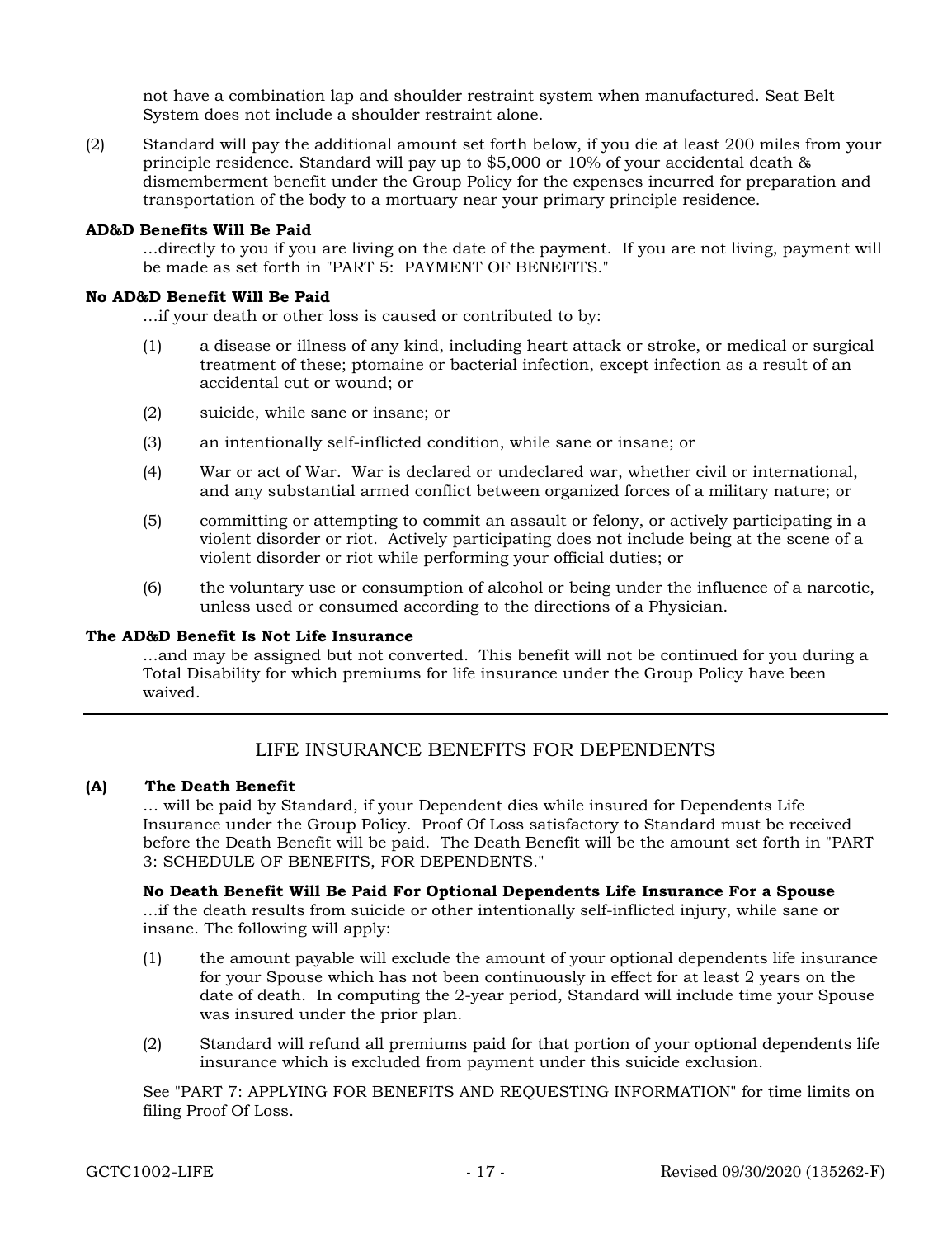### (B) The Death Benefit Will Be Extended

…and paid for a Dependent after his or her dependents life insurance under the Group Policy ceases if:

- (1) the dependents life insurance under the Group Policy ceases because your death occurred; and
- (2) the Dependent dies within 6 months after the date of your death.

See "PART 7: APPLYING FOR BENEFITS AND REQUESTING INFORMATION" for time limits on filing Proof Of Loss.

### (C) Dependents Life Insurance Will Continue

...during the time your life insurance under the Group Policy is continued under "PART 4: TYPES OF BENEFITS, The Waiver Of Life Insurance Premium Benefit." Also, a Dependent's Death Benefit will be payable if a Dependent's death occurs as set forth in "PART 6: WHEN INSURANCE CEASES, Conversion Of Dependents Life Insurance."

#### (D) The Accelerated Benefit For Your Dependent

...may be provided if your Dependent has a Terminal Illness. You may elect to accelerate the payment of your dependents life insurance under the Group Policy in advance of your Dependent's death, if Standard receives satisfactory proof that your Dependent has a Terminal Illness.

However, if your dependents life insurance under the Group Policy is scheduled to end within 12 months following the date you apply for the Accelerated Benefit, your Dependent will not be eligible for the Accelerated Benefit.

There is no separate premium cost for the Accelerated Benefit and no discount or lien associated with acceleration of the dependents life insurance benefit under the Group Policy.

#### Terminal Illness

...is a state of health in which life expectancy is 12 months or less. Terminal Illness must be certified by a Physician.

### The Amount Of Dependents Life Insurance That Can Be Accelerated For A Dependent

...will be the amount that can be accelerated set forth in "PART 3: SCHEDULE OF BENEFITS, FOR DEPENDENTS."

Except, if:

- (1) the Schedule of Insurance provides for decreasing amounts of Life Insurance; and
- (2) your amount of Life Insurance is scheduled to reduce within 12 months from the date Standard approves your accelerated payment;

the amount of the Accelerated Benefit will be based on the reduced amount of Life Insurance.

#### The minimum amount of Dependents Life Insurance that can be accelerated is:

- (1) 10% of the Dependent's amount of Dependents Life Insurance; or
- (2) \$5,000

#### Payment Will Be Made

...directly to you in one sum.

#### Payment of The Accelerated Benefit

...is subject to the following conditions:

- (1) dependents life insurance under the Group Policy is in effect when you apply; and
- (2) you give Standard proof that your Dependent has a Terminal Illness; and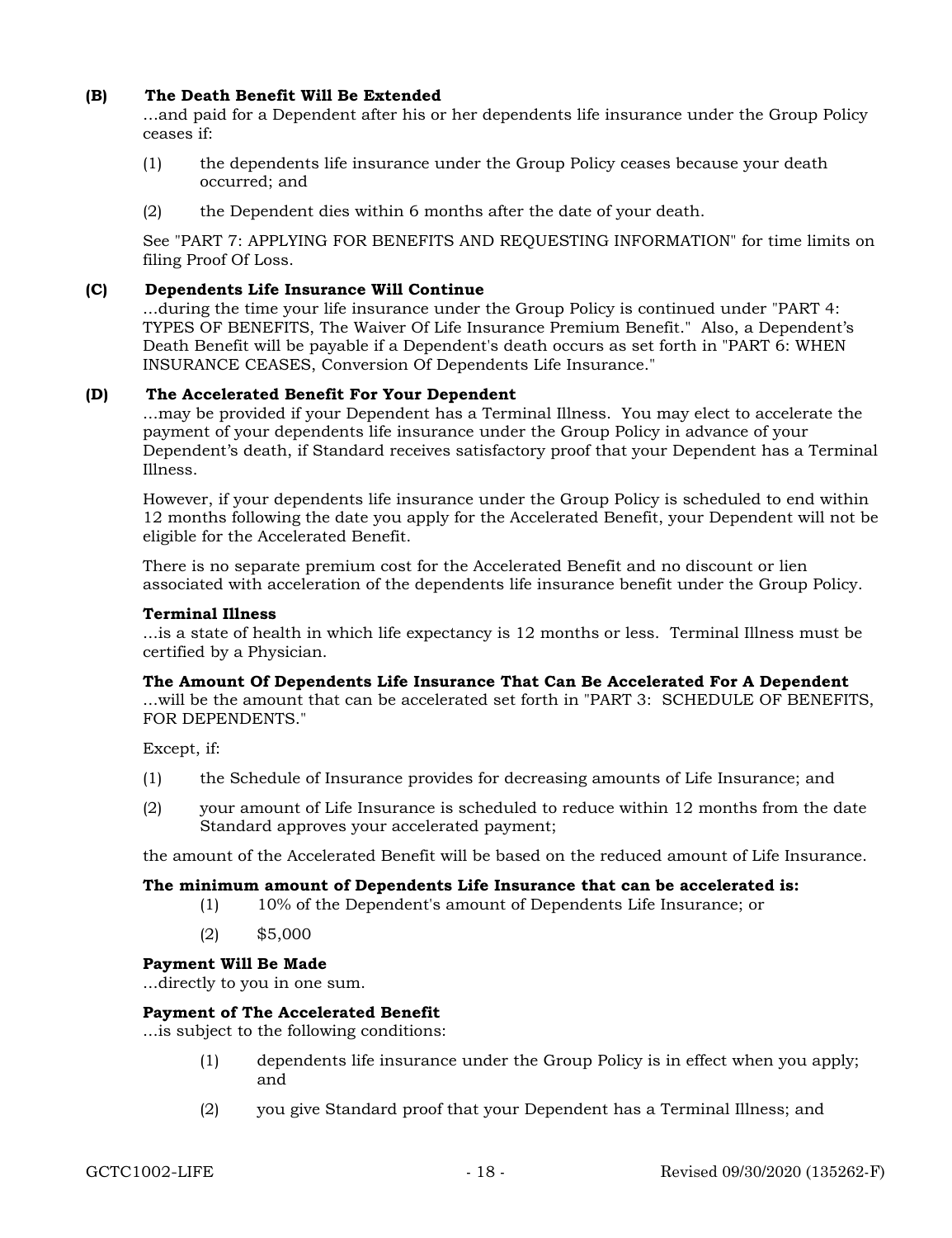- (3) the Dependent is living at the time your Dependent's Accelerated Benefit is payable; and
- (4) you give Standard written consent from:
	- (a) your Spouse, as required by Standard;
	- (b) any assignee.

### Limitations

The Accelerated Benefit can be elected only once for each Dependent. It is available only if you voluntarily choose to elect this benefit. Thus your Dependent is not eligible for this benefit if you are required:

- (1) to elect this benefit to satisfy the claims of any creditor(s) or to satisfy any judgments against you or your Dependents; or
- (2) by any government agency to elect this benefit in order to apply for, receive, or maintain any government sponsored benefit, entitlement, or any other form of public assistance.

### Effects On Other Group Policy Provisions

Election of the Accelerated Benefit will affect the following Group Policy provisions as set forth below.

(1) The Death Benefit

The amount of the Death Benefit as set forth in "PART 3: SCHEDULE OF BENEFITS, The Amount of Life Insurance for a Dependent" will be reduced by the amount of the Dependent's Accelerated Benefit.

(2) Conversion Of Dependents Life Insurance

The amount of Dependents Life Insurance that can be converted after payment of an Accelerated Benefit will be based on the reduced amount remaining in effect.

(3) Premium Payments

All future premiums will be waived for any amount of Dependents Life Insurance remaining in effect after you are paid an Accelerated Benefit for that Dependent.

# PART 5: PAYMENT OF BENEFITS

# FOR EMPLOYEES AND RETIRED EMPLOYEES

#### The Benefits Are Payable

...to your Beneficiary, except as otherwise provided. You may name one or more Beneficiaries. You may designate different classes of Beneficiaries such as primary (first) and contingent (secondary). These classes set the order of payment. A class may contain more than one person.

If you name two or more Beneficiaries in a class:

- (1) Two or more surviving Beneficiaries will share equally, unless you provide for unequal shares.
- (2) If you provide for unequal shares in a class, and two or more Beneficiaries in that class survive, Standard will pay each surviving Beneficiary his or her designated share. Unless you provide otherwise, Standard will then pay the share(s) otherwise due to any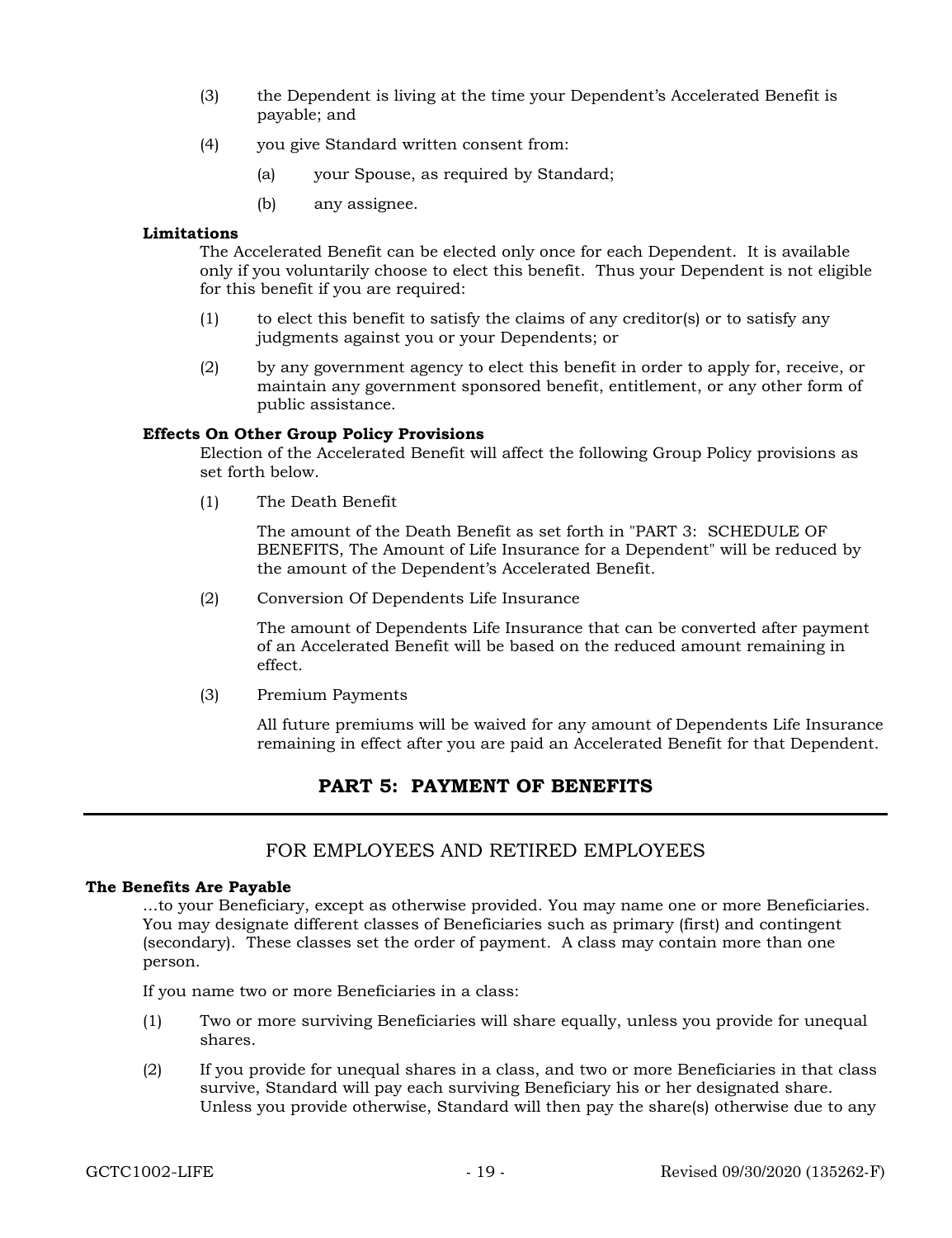deceased Beneficiaries to the surviving Beneficiaries pro rata based on the relationship that the designated percentage or fractional share of each surviving Beneficiary bears to the total shares of all surviving Beneficiaries.

(3) If only one Beneficiary in a class survives, Standard will pay the total death benefits to that Beneficiary.

#### You May Name Or Change The Beneficiary

...at any time without the consent of a Beneficiary.

Your Beneficiary designation may be the different for Basic Life Insurance, Optional Life Insurance, and accidental death & dismemberment insurance if any, under the Group Policy.

You must name or change Beneficiaries in writing. Writing includes a form signed by you or a verification from the Policyholder or Employer of an electronic designation made by you.

Your designation:

- (1) must be dated;
- (2) must relate to the insurance provided under the Group Policy;
- (3) must be delivered to the Policyholder or Employer during your lifetime;
- (4) will take effect on the date it is delivered to the Policyholder or Employer.

If Standard approves it, a designation which meets the requirements of a prior plan will be accepted as your Beneficiary designation under the Group Policy.

#### If A Beneficiary Or A Person In One Of The Classes Below Dies On The Same Day You Die

...or within 15 days thereafter, benefits will be paid as if that Beneficiary or person had died before you, unless Proof Of Loss with respect to your death is delivered to Standard before the date of the Beneficiary's death.

#### If No Beneficiaries Are Named

...or are alive at your death, the benefits will be paid in equal shares to the first surviving class of the classes below:

- (1) your spouse.
- (2) your children.
- (3) your parents.
- (4) your brothers and sisters.
- (5) your estate.

#### The Methods Of Payment

...other than a one sum payment may be requested by you or, after your death, by a Beneficiary other than your estate. When Standard receives satisfactory Proof Of Loss, the benefits provided under the Group Policy will be payable in one sum unless some other method of payment is (or was) requested in writing and approved by Standard. Amounts and terms of other than one sum payments will be those normally offered by Standard for group life insurance at the time of the request.

If the amount payable is less than \$25,000, Standard will pay it in a lump sum. If the amount payable is \$25,000 or more, Standard will deposit it into a Standard Secure Access checking account which:

- (a) bears interest;
- (b) is owned by the person entitled to receive the benefit;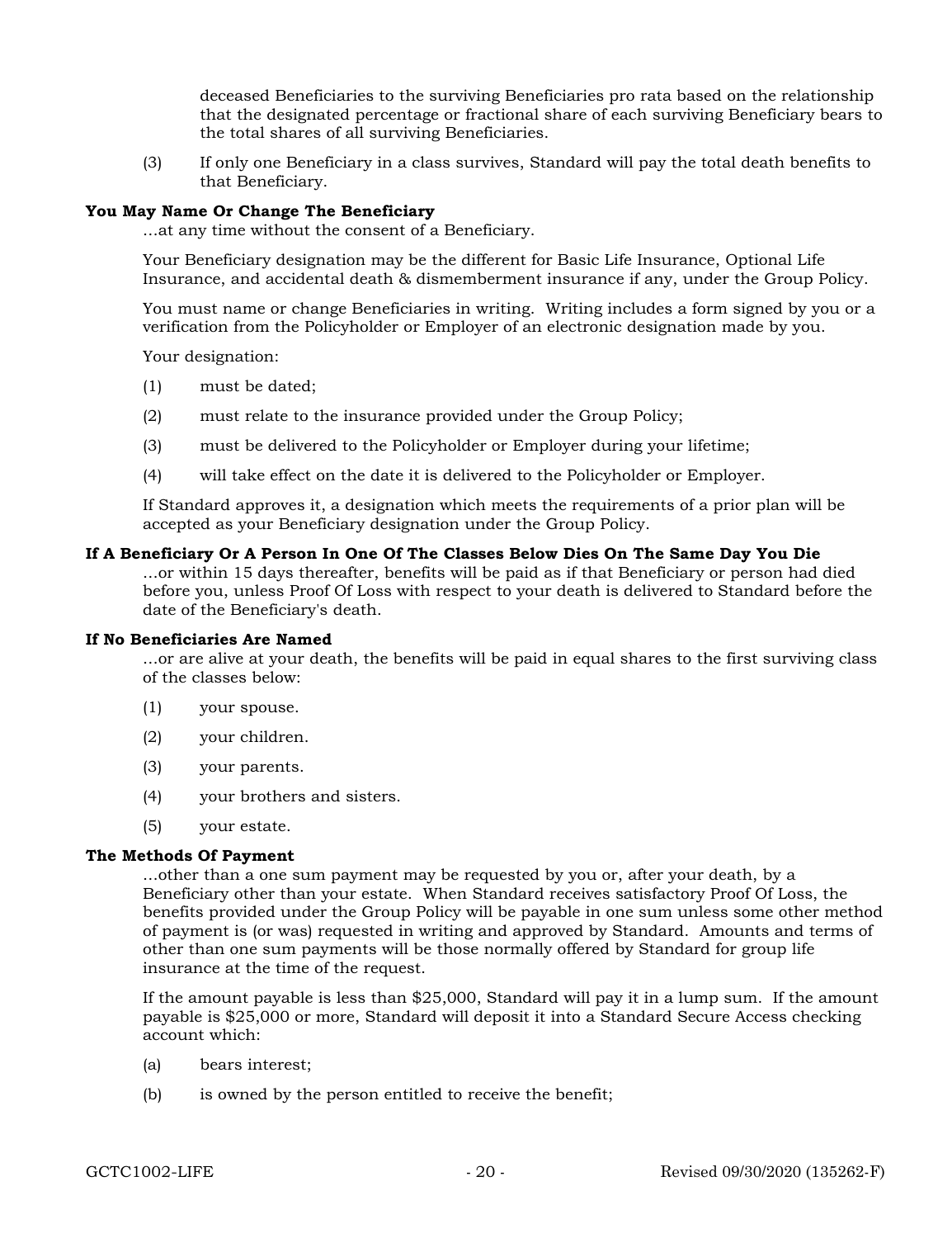- (c) is subject to the terms and conditions of a confirmation certificate which will be given to the person entitled to receive the benefit;
- (d) is fully guaranteed by Standard.

# FOR DEPENDENTS

#### The Dependent's Death Benefit

...is payable to you.

If dependents life insurance under the Group Policy is extended, the Dependent's Death Benefit is payable to:

- (1) your spouse; or
- (2) the executor or administrator of your estate, if your spouse is not living on the date of the Dependent's death.

#### The Method Of Payment

...for the Dependent's Death Benefit will be in a one sum payment when Standard receives satisfactory Proof Of Loss. No other method of payment is provided.

### PART 6: WHEN INSURANCE CEASES

# FOR EMPLOYEES AND RETIRED EMPLOYEES

#### Your Insurance Will Cease

...on the earliest of the following events:

- (1) the date the Group Policy terminates; or
- (2) the date the Group Policy is changed to terminate insurance on the class of Employees to which you belong; or
- (3) the date the last period ends for which the required premium contribution was made for your insurance; or
- (4) the date you fail to meet any required Work Test; or
- (5) the date you stop Active Work in an Eligible Class, unless:
	- (a) you elect group life insurance after your employment terminates by paying premiums directly to Standard. See "PART 6: WHEN INSURANCE CEASES, Portable Life Insurance", for more information.
	- (b) your life insurance under the Group Policy is continued under "PART 4: TYPES OF BENEFTIS, The Waiver Of Life Insurance Premium Benefit".
	- (c) you are eligible as a Retired Employee.

When continued coverage ends, you may convert to an individual life insurance policy in accordance with "PART 6: WHEN INSURANCE CEASES, Conversion Of Life Insurance."

If you are Totally Disabled and you are not eligible for The Waiver of Life Insurance Premium Benefit set forth in "PART 4: TYPES OF BENEFITS," your Life Insurance will continue, while you remain Totally Disabled, for a period of not less than six months, but not beyond the date the Group Policy terminates.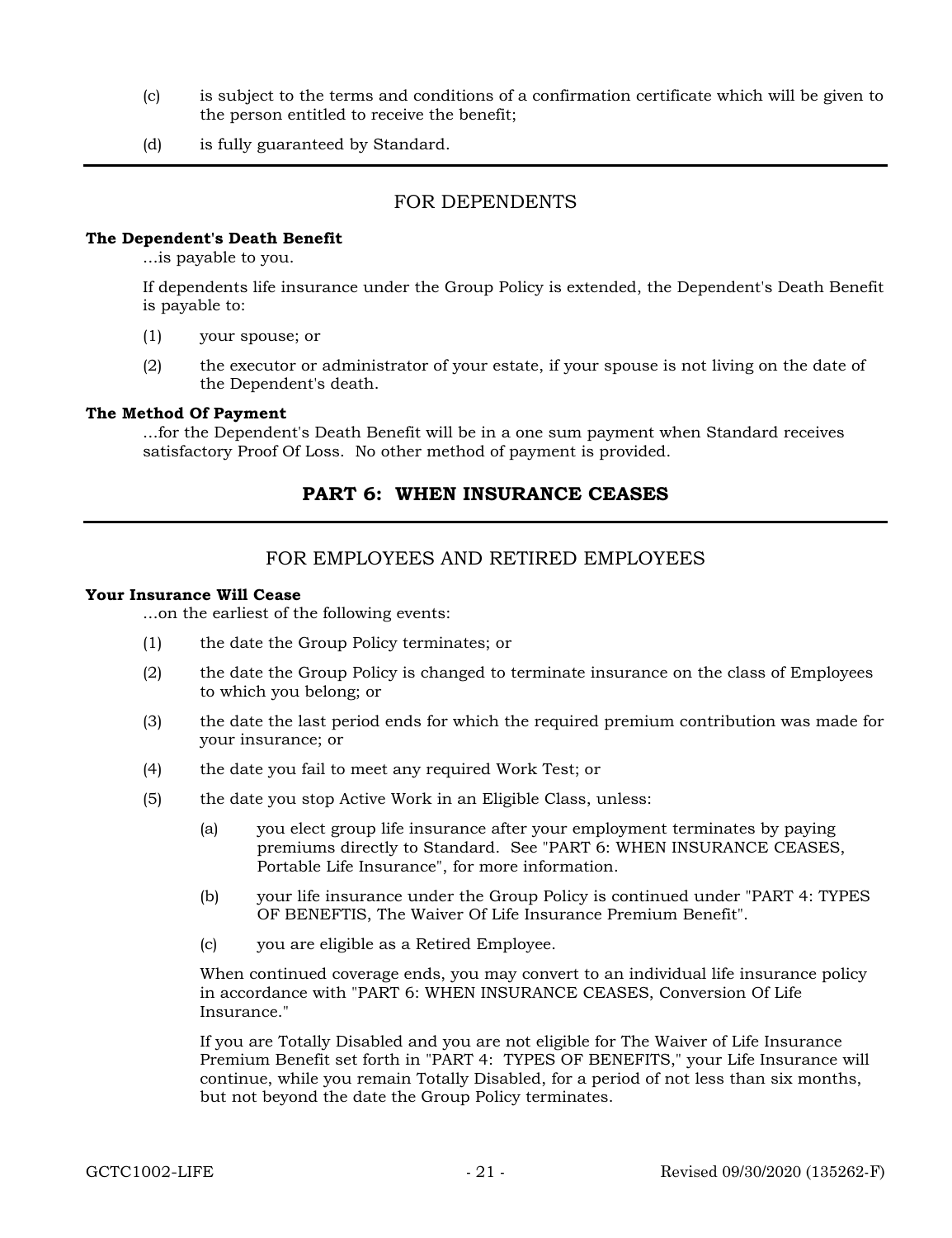If you are no longer Actively At Work due to a leave of absence or other absence, ask your Employer or Policyholder for information about options available under the Group Policy for insurance to continue during your leave of absence.

# CONVERSION OF LIFE INSURANCE FOR EMPLOYEES AND RETIRED EMPLOYEES

### When Your Life Insurance Ceases

...under the Group Policy, you may purchase an individual policy of life insurance without providing Evidence Of Insurability as follows:

- (1) When your employment terminates or you stop Active Work in an Eligible Class the amount of life insurance you will be permitted to purchase under an individual policy may not be more than the amount of life insurance under the Group Policy for which you were insured when coverage ceased; or
- (2) When the Group Policy terminates or is changed to terminate insurance on the class of employees to which you belong, the amount of life insurance you will be permitted to purchase under an individual policy may not be more than:
	- (a) the amount of life insurance under the Group Policy for which you were insured when coverage ceased; less
	- (b) the amount of any group life insurance for which you are then eligible or become eligible within 31 days after the date coverage ceased under the Group Policy.

### When Your Life Insurance Reduces As Your Attained Age Changes Or When You Become A Retired Employee

...you may purchase an individual policy of life insurance as if employment had terminated on the date the reduction took effect. The amount of life insurance you will be permitted to purchase under an individual policy will be the amount by which life insurance under the Group Policy was reduced.

### An Individual Policy

...will be issued under these additional requirements and terms:

- (1) You must make application for an individual policy and pay the first premium for that policy within 31 days after the date your life insurance under the Group Policy ceases; and
- (2) The individual policy may be on any one of the life insurance forms that Standard then makes available, except one for term insurance, or one having disability or other supplementary benefits; and
- (3) The premium payable will be based on the rates in use by Standard on the date the individual policy takes effect. The rates will be based on the policy chosen, and your attained age and class of risk; and
- (4) The individual policy will take effect on the thirty-second day after the termination of your life insurance under the Group Policy.

### If You Die During The Conversion Period

...Standard will pay the amount of life insurance under the Group Policy that could have been converted. Such amount will be paid to the Beneficiary named under the Group Policy, if you die before applying for an individual policy of life insurance. If, however, you die after applying for an individual policy, such amount will be paid to the beneficiary named on the application for the individual policy.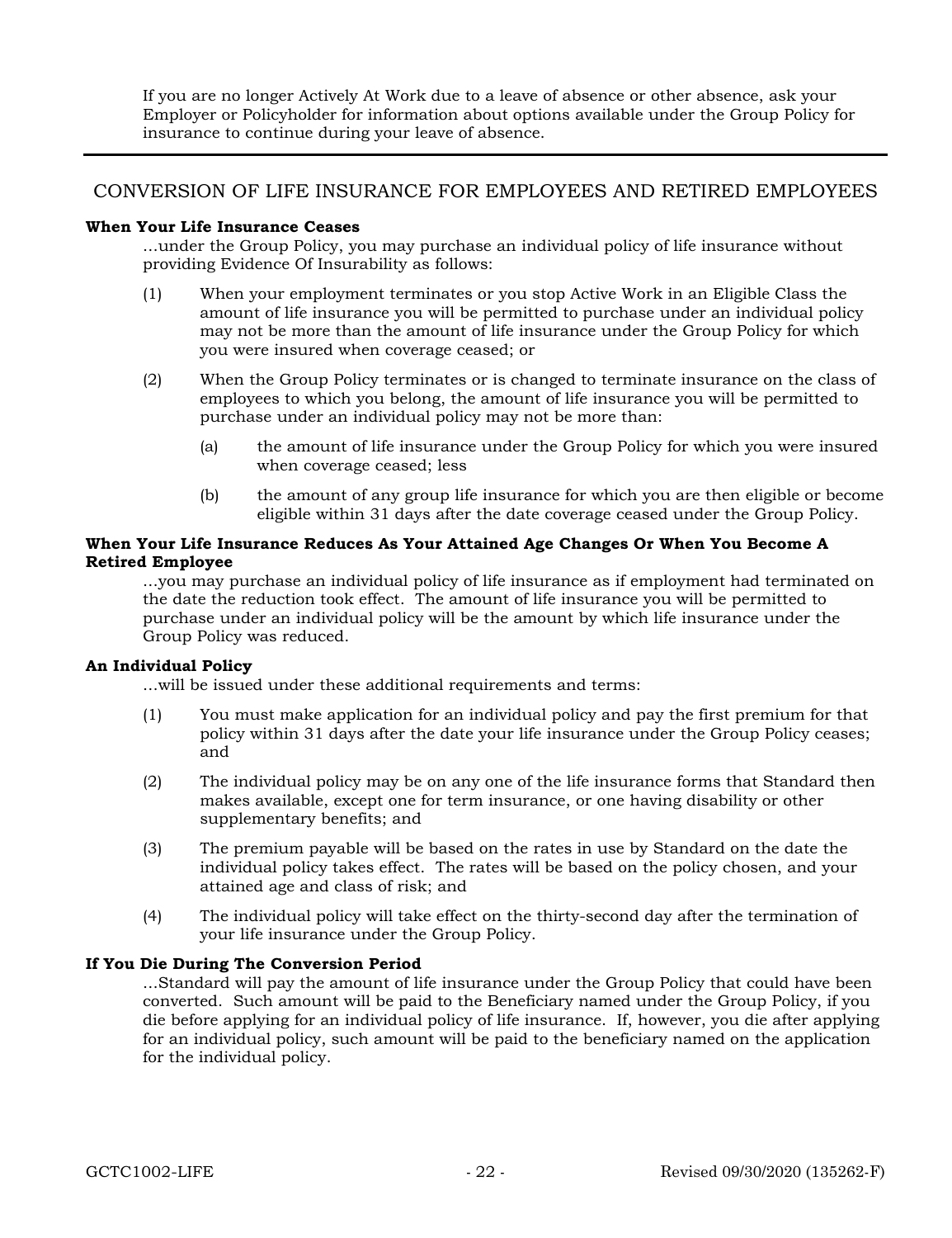# PORTABLE LIFE INSURANCE FOR EMPLOYEES

### If Your Life Insurance Ceases

...under the Group Policy because your employment ends with your Employer or you retire from active employment with your Employer, you may elect Portable Life Insurance coverage. The Portable Life Insurance coverage will include life insurance and accidental death and dismemberment insurance. Standard will issue you a new certificate of insurance describing the terms and conditions of the Portable Life Insurance.

This Portable Life Insurance coverage will be provided under a master Group Life Portability Insurance Policy issued by Standard to the Standard Insurance Company Group Insurance Trust. If approved, the new certificate of insurance you will receive will be governed under the terms of the Group Life Portability Insurance Policy and will contain provisions that differ from your Employer's coverage under the Group Policy.

### You May Apply For Portable Life Insurance Coverage

...if the Group Policy has not terminated and you meet each of the following:

- (1) you are under age 65;
- (2) you have been insured under the Group Policy for at least 12 consecutive months and have been Actively At Work (not disabled) for the 1 full day immediately prior to your employment termination or retirement date;
- (3) you choose this coverage rather than exercise your right under "PART 6: WHEN INSURANCE CEASES, Conversion Of Life Insurance.";
- (4) you are not a full-time member of the armed forces of any country;
- (5) you are able to perform the duties of the occupation you were performing on the date you apply for Portable Life Insurance coverage; and
- (6) you have not received any part of your life insurance under the Group Policy under "PART 4: TYPES OF BENEFITS, The Accelerated Benefit.

### To Elect Portable Life Insurance Coverage

...you must apply for this coverage and pay the required premium within 31 days after your life insurance under the Group Policy is to end. After that, premiums are paid on or before the first day of the billing period you select from the options we may offer. Coverage will start on the 32nd day after your life insurance under the Group Policy is to end. Standard will bill each premium for this coverage to your last known home address.

### The Amount Of Portable Life Insurance Coverage

...you may elect is up to the amount of life insurance under the Group Policy that is to end, subject to a maximum of \$300,000. The amount of Accidental Death And Dismemberment Insurance you may elect is the amount of accidental death & dismemberment insurance under the Group Policy which is to end, subject to a maximum of \$300,000. If the amount is not an even multiple of \$1,000, it will be rounded down to the nearest multiple of \$1,000. The minimum amount of Portable Life Insurance coverage you may elect is \$10,000. The minimum amount of Portable Accidental Death And Dismemberment Insurance coverage you may elect is \$10,000. You will not be able to change your election later. Portable Life Insurance coverage will reduce at the ages and amounts set forth in the new certificate of insurance.

#### If You Die During The Portability Election Period

...Standard will pay the life insurance benefits under the Group Policy according to "PART 6: WHEN INSURANCE CEASES, Conversion Of Life Insurance." The life insurance benefits under the Group Policy will be paid to the Beneficiary named under the Group Policy, if you die before applying for Portable Life Insurance. If you die after applying for Portable Life Insurance, the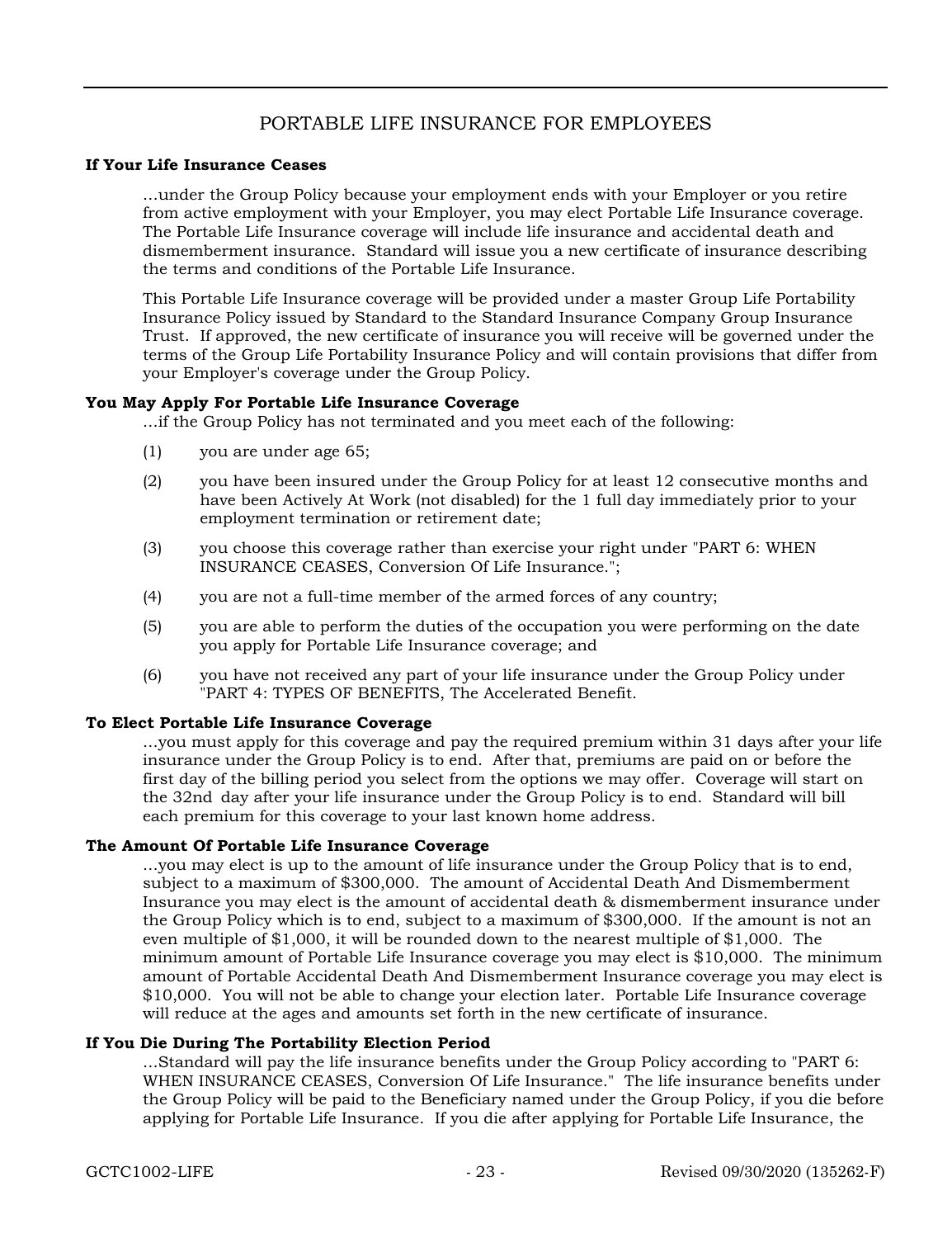Life Insurance will be paid to the Beneficiary named on the application for Portable Life Insurance.

# FOR DEPENDENTS

#### Dependents Life Insurance Will Cease

...on the earliest of the following events:

- (1) the date the Group Policy is changed to terminate dependents life insurance under the Group Policy for the class of Employees to which you belong; or
- (2) the date the last period ends for which the required premium contribution was made for your dependents life insurance under the Group Policy; or
- (3) the date the Dependent is no longer a Dependent as defined in "PART 9: DEFINITIONS"; or
- (4) the date you become a Retired Employee; or
- (5) the date your life insurance under the Group Policy ceases, unless:

dependents life insurance under the Group Policy is continued under "PART 6: WHEN INSURANCE CEASES, Portable Life Insurance For Dependents."

When continued coverage ends, your Dependents may convert to an individual life insurance policy in accordance with "PART 6: WHEN INSURANCE CEASES, Conversion of Dependents Life Insurance".

# CONVERSION OF DEPENDENTS LIFE INSURANCE

#### When Dependents Life Insurance Ceases

...under the Group Policy because your life insurance under the Group Policy ceases, or your Dependent is no longer a Dependent as defined in "PART 9: DEFINITIONS," your Dependent may purchase an individual policy of life insurance without providing Evidence Of Insurability. The individual policy will:

- (1) be provided under the same requirements and terms as those given to you when your life insurance under the Group Policy ceases; and
- (2) apply to the amount of dependents life insurance under the Group Policy for which your Dependent was insured.

No conversion of dependents life insurance under the Group Policy is permitted for your Dependent if your life insurance under the Group Policy ceases because you stopped making any required premium contributions.

# PORTABLE LIFE INSURANCE FOR DEPENDENTS

### If Your Dependents Life Insurance Ceases

...under the Group Policy because your employment ends with your Employer, you may elect Portable Life Insurance coverage for your Dependents. The Portable Life Insurance coverage will include Life Insurance. Standard will issue you a new certificate of insurance describing the terms and conditions of the Portable Life Insurance.

This Portable Life Insurance coverage will be provided under a master Group Life Portability Insurance Policy issued by Standard to the Standard Insurance Company Group Insurance Trust. If approved, the new certificate of insurance you will receive will be governed under the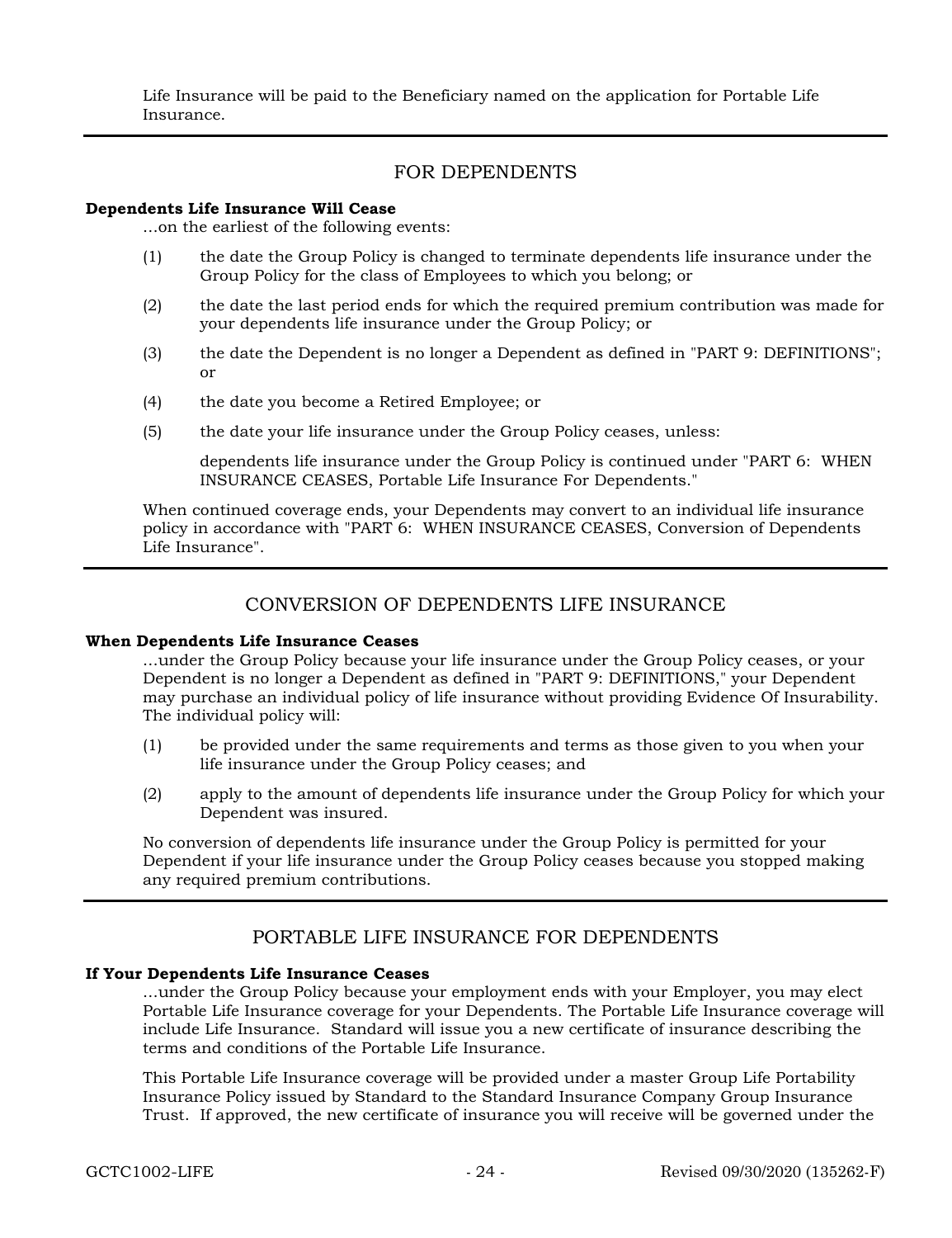terms of the Group Life Portability Insurance Policy and will contain provisions that differ from your Employer's coverage under the Group Policy.

#### You May Apply For Portable Life Insurance Coverage For Your Dependents

...if the Group Policy has not terminated and each of the following is met:

- (1) you elect Portable Life Insurance for yourself;
- (2) this coverage is chosen rather than exercising the right under "PART 6: WHEN INSURANCE CEASES, Conversion Of Life Insurance"; and
- (3) you have not received any part of the dependents life insurance under the Group Policy under "PART 4: TYPES OF BENEFITS, Accelerated Benefit."

#### To Elect Portable Life Insurance Coverage

...you must apply for this coverage and pay the required premium within 31 days after dependents life insurance under the Group Policy is to end. After that, premiums are paid on or before the first day of the billing period you select from the options we may offer. Coverage will start on the 32nd day after dependents life insurance under the Group Policy is to end. Standard will bill each premium for this coverage to your last known home address.

#### The Amount Of Portable Life Insurance Coverage

...you may elect is the amount of dependents life insurance under the Group Policy that is to end, subject to the maximum of \$100,000 for your Spouse and \$5,000 for your Child. If the amount is not an even multiple of \$1,000, it will be rounded down to the nearest multiple of \$1,000. The minimum amount of Portable life Insurance coverage you may elect for your Spouse is \$3,000. The minimum amount of Portable Life Insurance coverage you may elect for your Child is \$1,000. You will not be able to change your election later. Portable Life Insurance coverage will reduce at the ages and amounts set forth in the new certificate of insurance.

#### If Your Dependent Dies During The Portability Election Period

...Standard will pay the dependents life insurance under the Group Policy according to "PART 6: WHEN INSURANCE CEASES, Conversion Of Life Insurance."

### PART 7: APPLYING FOR BENEFITS AND REQUESTING INFORMATION

### Applying For Benefits

An application for benefits and all documents to support the application should be filed promptly. Your Employer or Policyholder can supply the application and help you or your Beneficiary complete it. Proof Of Loss must be filed within the required time limits. No benefits will be provided until Standard receives Proof Of Loss. All proof must be satisfactory to Standard.

#### Proof Of Loss

...is written proof that a loss occurred:

- (1) for which the Group Policy provides benefits;
- (2) which is not subject to any exclusions; and
- (3) which meets all other conditions for benefits under the Group Policy.

#### Written Proof

Standard will send forms for filing Proof Of Loss within 15 days after they are requested. If forms are not sent within 15 days after Standard's receipt of the request, proof may be submitted in a letter describing the occurrence, character and extent of the loss.

#### Time Limits On Filing Proof Of Loss

Unless a different time period is provided below, Proof Of Loss must be provided within 90 days after the date of the loss.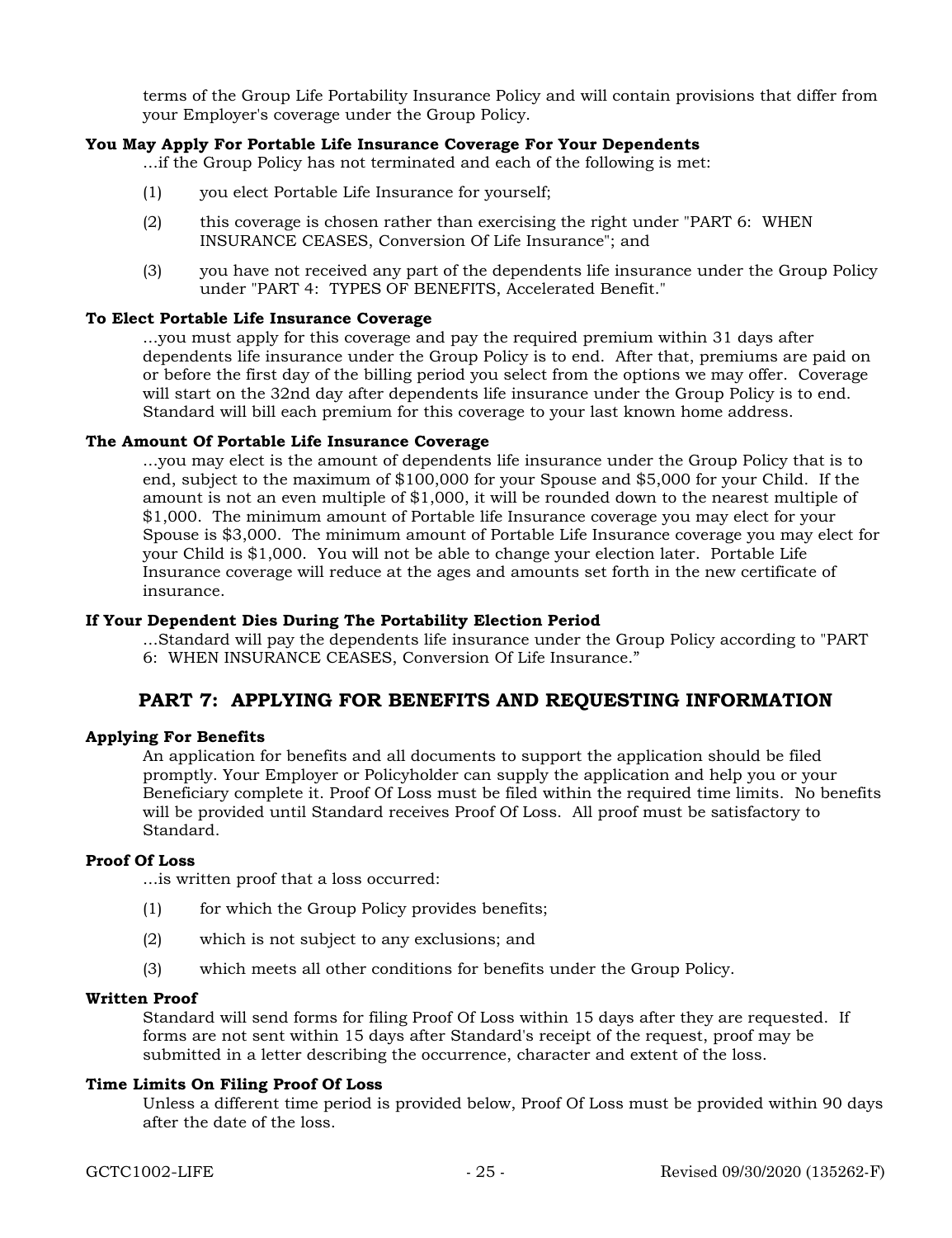### Limits on Filing Proof Of Loss

Unless a different time period is provided below, Proof OF Loss must be provided within 90 days after the date of the loss.

### (A) Proof Of Total Disability

Proof Of Total Disability must be provided within 12 months from the date Total Disability starts. However, if death occurs before proof is given, Proof Of Total Disability can be provided up to 12 months after death. Proof of continued Total Disability is required at reasonable intervals to be determined by Standard. If Standard requests proof of continued Total Disability, it must be provided within 45 days.

### (B) Proof Of Permanent And Total Disability

If you elect to apply, Proof Of Permanent And Total Disability must be provided within 12 months from the date Permanent And Total Disability starts. However, if death occurs before proof is given, Proof Of Permanent And Total Disability can be provided within 12 months of death. Proof of continued Permanent And Total Disability is required at reasonable intervals to be determined by Standard. If Standard requests proof of continued Permanent And Total Disability, it must be provided within 45 days.

However, no claim will be denied or reduced if it is shown that it was not reasonably possible to give Proof Of Loss at the time it was required and such proof is given as soon as reasonably possible, but not later than one year from the date Proof Of Loss is required. The time limits for filing Proof Of Loss will not apply while the Employee or Beneficiary lack legal capacity.

If Proof Of Loss is not provided within the required time, no benefits will be provided and the time limits set forth in "PART 7: APPLYING FOR BENEFITS AND REQUESTING INFORMATION, Legal Proceedings Against Standard" will begin.

### Types Of Proof Of Loss

### (A) Proof of Death

Standard must receive a certified copy of the death certificate and any other proof it reasonably requires. Standard may have an autopsy performed at its expense, except where prohibited by law.

#### (B) Other Proof

Proof Of Loss includes any other information Standard reasonably requires in support of a claim. All proof must be in writing and must be provided at the expense of the Employee or Beneficiary.

Standard may require as part of the Proof Of Loss: statements of treating physicians; copies of test reports or examinations; x-rays; hospital records; medical examinations by impartial specialists at Standard's expense; official police reports; investigations conducted by Standard or outside agencies.

Standard may also require records that are in the Employer's control or possession, custody, and may require one or more interviews with you. Standard will have the right and the chance to examine you or your Dependents, if any, at such times as it may reasonably require during the time a claim is pending.

#### Legal Proceedings Against Standard

No action or suit will be brought to recover benefits under the Group Policy unless it is brought later than 60 days after Proof Of Loss has been given as required by the Group Policy. No such action will be brought at all unless it is brought within 2 years from the end of the time within which Proof Of Loss is required by the Group Policy.

### Notice Of Decision On Claim

Standard will evaluate an application for benefits promptly after Standard receives it. With respect to all benefits except the Waiver Of Life Insurance Premium Benefit, within 90 days after Standard receives the application Standard will send you: (a) a written decision on the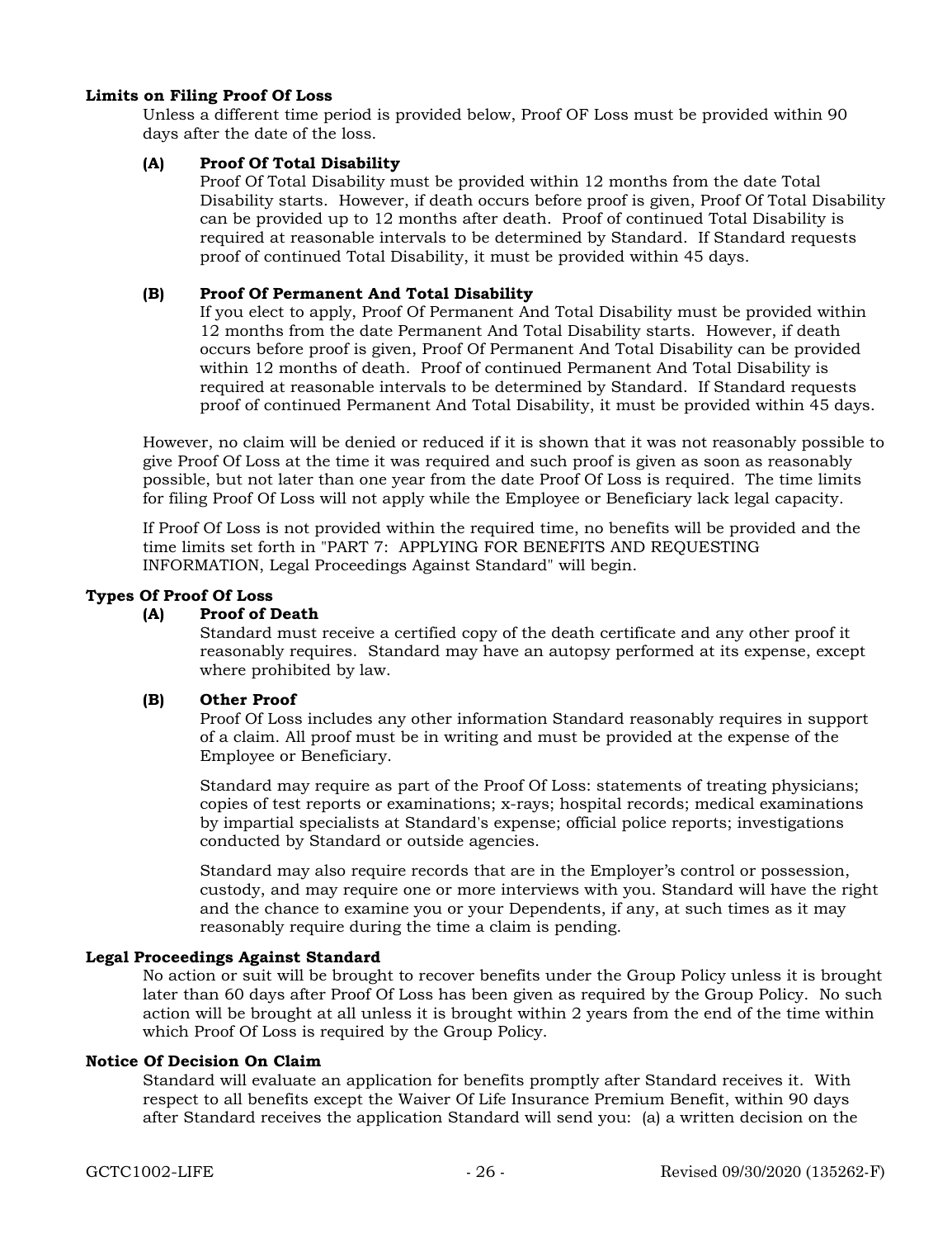application; or (b) a notice that Standard is extending the period to decide the application for an additional 90 days.

With respect to an application for the Waiver Of Life Insurance Premium Benefit, within 45 days after Standard receives the application Standard will send you: (a) a written decision on the application; or (b) a notice that Standard is extending the period to decide the application for 30 days. Before the end of this extension period Standard will send you: (a) a written decision on the Waiver Of Life Insurance Premium Benefit application; or (b) a notice that Standard is extending the period to decide the application for an additional 30 days. If an extension is due to your failure to provide information necessary to decide the Waiver Of Life Insurance Premium Benefit application, the extended time period for deciding the application will not begin until you provide the information or otherwise respond.

If Standard extends the period to decide the application for benefits, you will be notified of the following:

- (1) the reasons for the extension; and
- (2) when Standard expects to decide the application; and
- (3) an explanation of the standards on which entitlement to benefits is based; and
- (4) the unresolved issues preventing a decision; and
- (5) any additional information Standard needs to resolve those issues.

If Standard requests additional information, you will have 45 days to provide the information. If you do not provide the requested information within 45 days, Standard may decide the application for benefits based on the information Standard has received.

If Standard denies any part of the application for benefits, you will receive a written notice of denial containing:

- (a) the reasons for Standard's decision.
- (b) reference to the parts of the Group Policy on which Standard's decision is based.
- (c) a description of any additional information needed to support the application for benefits.
- (d) information concerning the claimant's right to a review of Standard's decision.

#### Review Procedure

If all or part of an application for benefits is denied, you may request a review. You must request a review in writing:

- (1) within 180 days after receiving notice of the denial of an application for the Waiver Of Life Insurance Premium Benefit;
- (2) within 60 days after receiving notice of the denial of any other application for benefits.

You may send Standard written comments or other items to support the application for benefits. You may review and receive copies of any non-privileged information that is relevant to the request for review. There will be no charge for such copies. Standard's review will include any written comments or other items you submit to support the application for benefits.

Standard will review the application for benefits promptly after Standard receives the request. With respect to all benefits except the Waiver Of Life Insurance Premium Benefit, within 30 days after Standard receives the request for review Standard will send you : (a) a written decision on review; or (b) a notice that Standard is extending the review period for 30 days.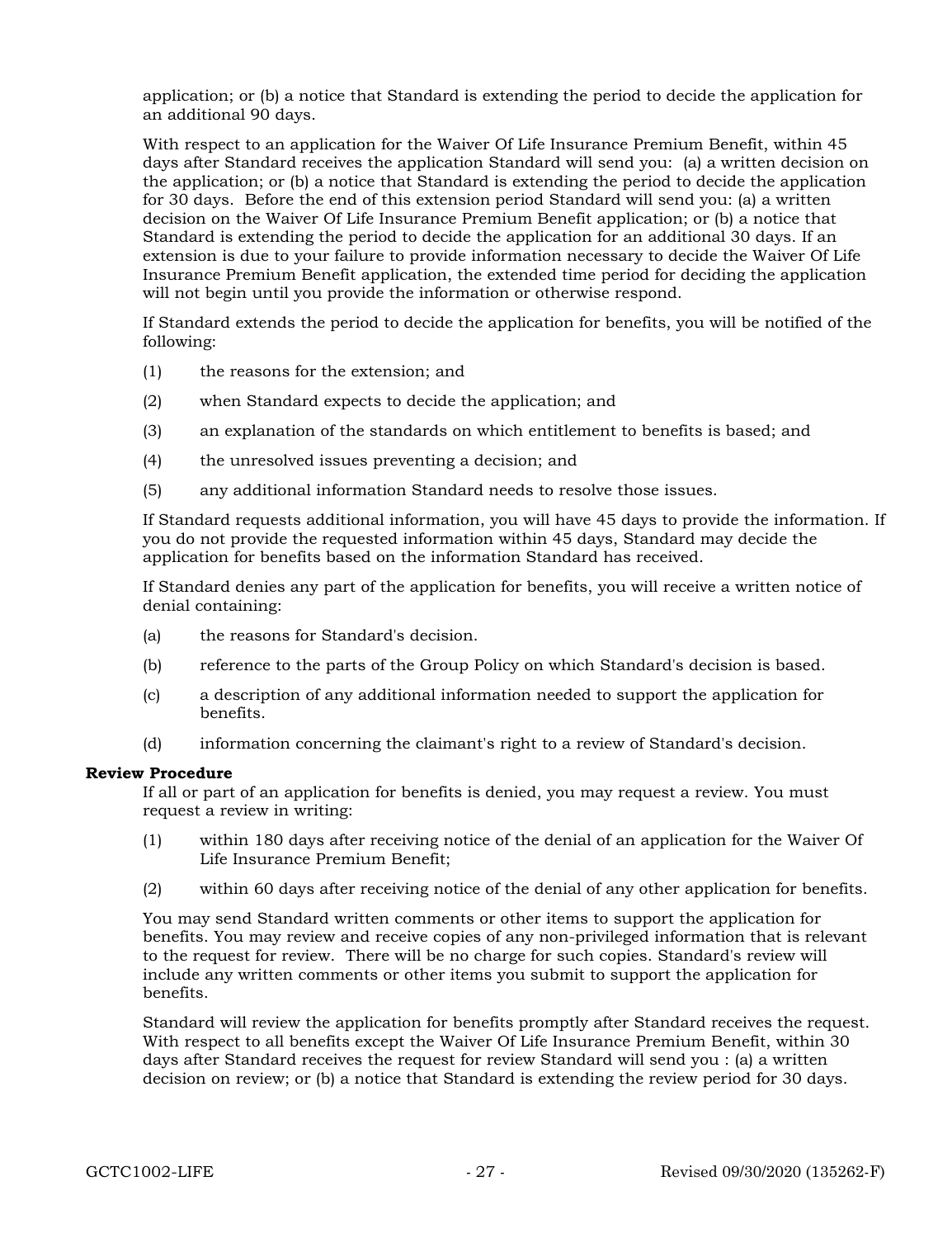With respect to an application for the Waiver Of Life Insurance Premium Benefit, within 45 days after Standard receives the request for review Standard will send you: (a) a written decision on review; or (b) a notice that Standard is extending the review period for 45 days.

If an extension is due to your failure to provide information necessary to decide your application for benefits on review, the extended time period for review of your application for benefits will not begin until you provide the information or otherwise respond.

If Standard extends the review period, you will be notified of the following: (a) the reasons for the extension; (b) when Standard expects to decide your application for benefits on review; and (c) any additional information Standard needs to decide your application for benefits.

If Standard requests additional information, you will have 45 days to provide the information. If you do not provide the requested information within 45 days, Standard may conclude Standard's review of the application for benefits based on the information Standard has received.

With respect to an application for the Waiver Of Life Insurance Premium Benefit, the person conducting the review will be someone other than the person who denied the application for benefits and will not be subordinate to that person. The person conducting the review will not give deference to the initial denial decision. If the denial was based on a medical judgment, the person conducting the review will consult with a qualified health care professional. This health care professional will be someone other than the person who made the original medical judgment and will not be subordinate to that person. You may request the names of medical or vocational experts who provided advice to Standard about an application for the Waiver Of Life Insurance Premium Benefit.

If Standard denies any part of the application for benefits on review, you will receive a written notice of denial containing:

- (1) the reasons for Standard's decision; and
- (2) reference to the parts of the Group Policy on which Standard's decision is based; and
- (3) information concerning your right to receive, free of charge, copies of non-privileged documents and records relevant to your application for benefits.

Standard will comply with any shorter time limits which may be required by the laws or regulations of the state in which the Group Policy is issued.

#### Requests For Information About Your Insurance

Please direct any written request for information about the Group Policy, its terms, conditions, interpretations, application for benefits thereunder, and review of an application to: Standard Insurance Company, P. O. Box 2800, Portland, Oregon 97208-2800.

# PART 8: GENERAL PROVISIONS

### Overpayment Of Benefits

Any overpayment of benefits must be repaid to Standard. To recoup the amount overpaid, Standard, at its option will:

- (1) require that the amount be repaid to Standard in one sum; or
- (2) withhold the amount from any future benefits payable to you or your Beneficiary under the Group Policy; or
- (3) take any legal action it deems necessary.

#### Assignment

You may assign your life insurance and accidental death and dismemberment insurance provided under the Group Policy. No assignment will bind Standard unless it is in writing and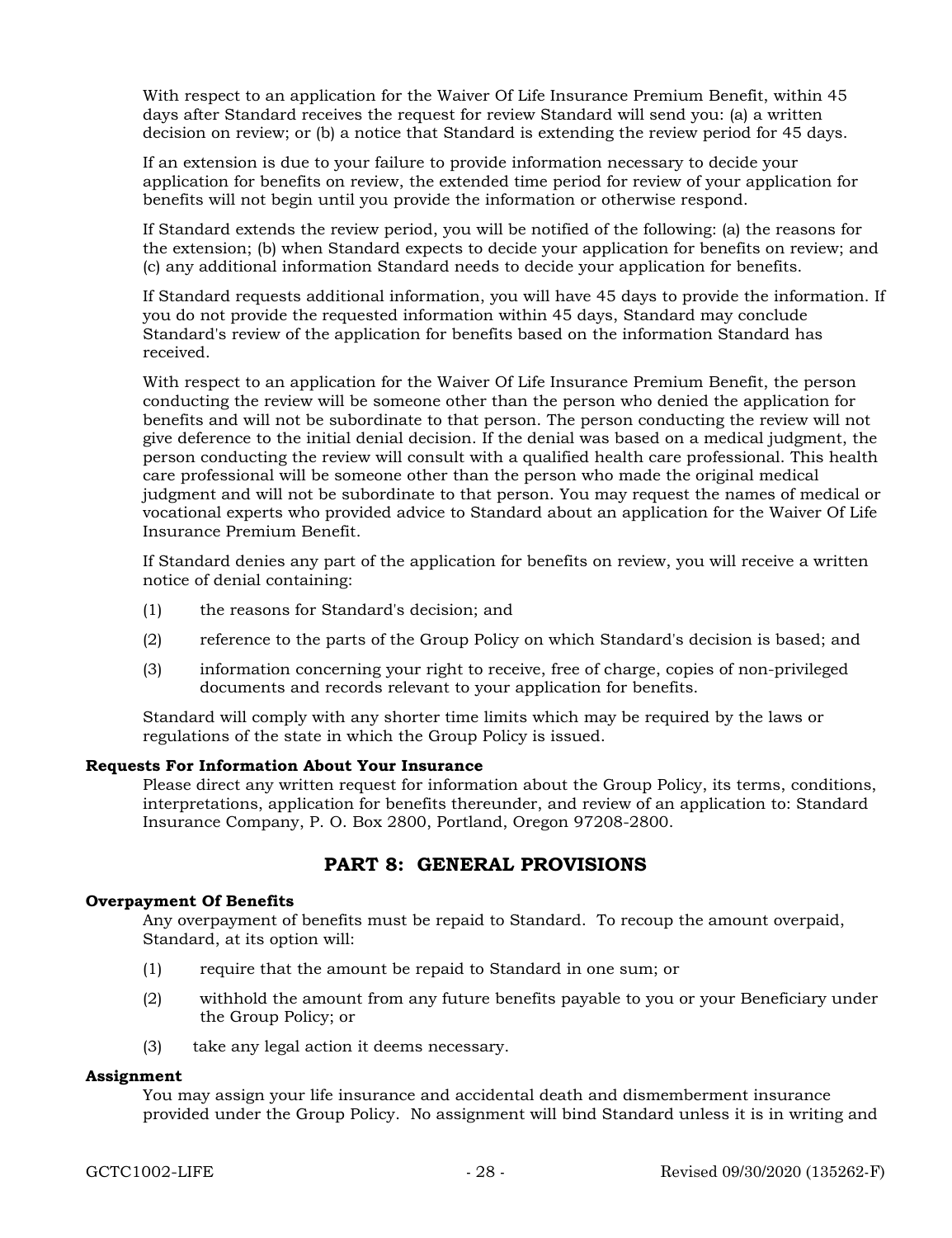until it is filed at Standard's home office. Once recorded, it will take effect as of the date it was signed if Standard receives it before benefits are paid or any other action is taken by Standard. Standard is not responsible for whether any assignment is valid. You may not assign insurance as collateral security.

#### The Group Policy

Standard and the Policyholder may agree to terminate or change any part of the Group Policy without your consent. The Policyholder may terminate the Group Policy in whole, and may terminate insurance for any classes or groups of Employees. Any change or amendment of the Group Policy may apply to current or future Employees or to any classes or groups of Employees. Such termination or change will not affect life insurance that is continued under the following provisions, if any, on the date of such termination or change: "PART 4: TYPES OF BENEFITS, Waiver Of Life Insurance Premium Benefit" and "PART 6: WHEN INSURANCE CEASES, Death During The Conversion Period."

The Group Policy will terminate automatically due to non-payment of premiums by the Policyholder in accordance with the terms of the Group Policy. Also, Standard may terminate the Group Policy as of any date set forth below by giving notice in writing which is mailed to the Policyholder at least 90 days before this date:

- (1) the Group Policy Anniversary Date; or
- (2) any premium due date, if on a prior premium due date the participation requirements set forth in the Group Policy have not been met.

Standard may terminate insurance under the Optional Schedule as of any premium due date by giving notice in writing which is mailed to the Policyholder at least 90 days days before this date if on a prior premium due date less than 20% of Employees eligible for insurance under the Optional Schedule were insured for such insurance.

Benefits under the Group Policy are limited to its terms, including any valid amendment. No change or amendment will be valid unless it is approved in writing by one of Standard's executive officers and given to the Policyholder for attachment to the Group Policy. The Policyholder, your Employer, and their respective employees or representatives have no right or authority to change or amend the Group Policy or to waive any of its terms or provisions without Standard's signed, written approval.

Standard may change the Group Policy in whole or in part if:

- (1) the change in the Group Policy is either requested by the Policyholder or is made to satisfy any legal requirement that applies to the Group Policy; or
- (2) the change affects Standard's administration of the Group Policy and is intended to apply to all similar group insurance policies that are affected by the change. Standard will give the Policyholder written notice of Standard's intent to make this kind of change at least 31 days days in advance of the effective date of the change. Payment of the next premium due under the Group Policy will be the Policyholder's acceptance of the change, unless the Policyholder rejects the change, in writing, prior to its effective date.

Neither the Policyholder nor your Employer are Standard's agent or representative. Standard will not be responsible or liable for any act or omissions of either of them.

### Discretionary Authority For Claims

Benefits will be provided only if Standard decides in its discretion that you are entitled to them. This discretionary authority includes determining eligibility for benefits and interpreting the terms of the Group Policy.

#### Incontestability Of Insurance

Any statement made to obtain or to increase insurance is a representation and not a warranty.

No misrepresentation will be used to reduce or deny a claim unless: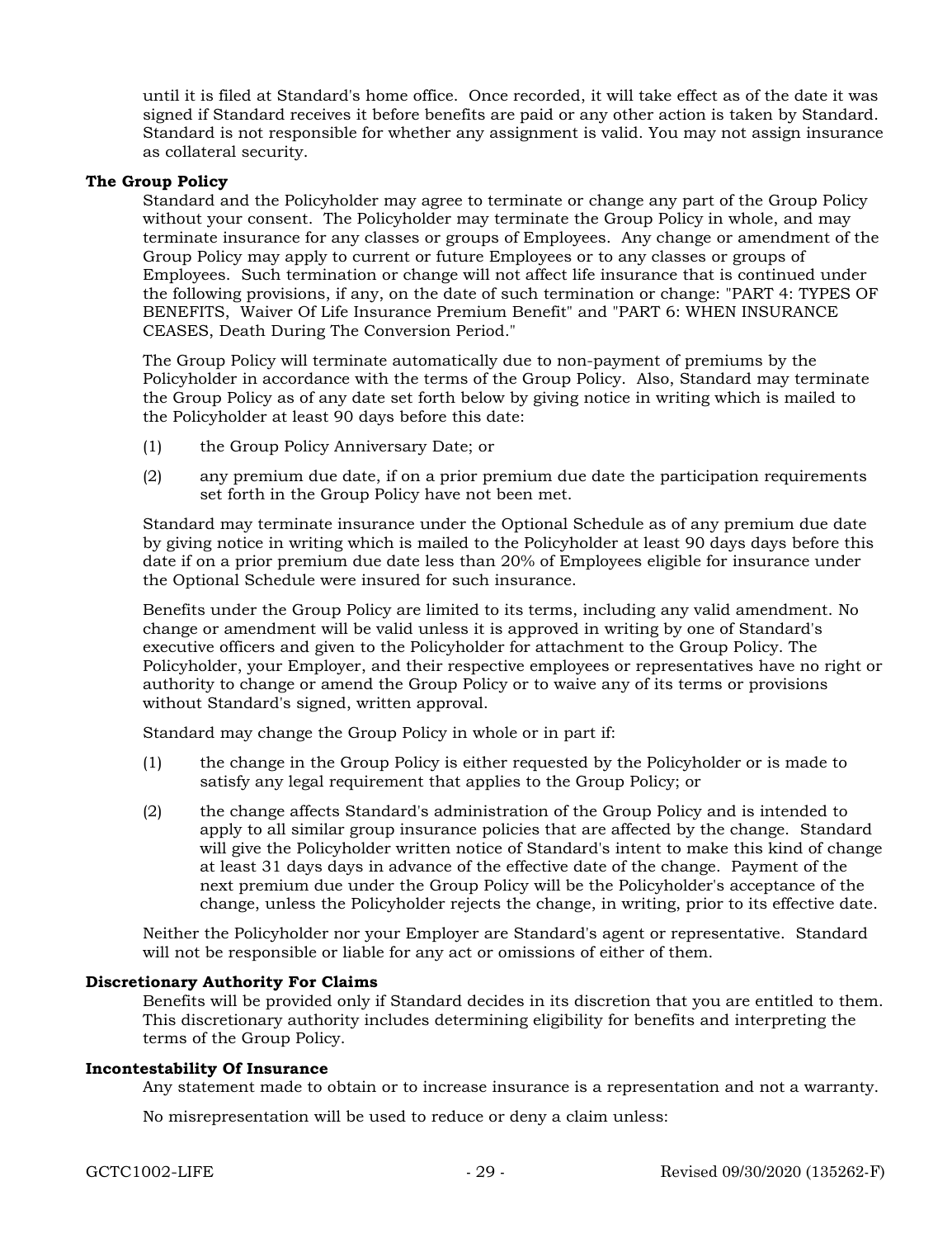- (1) The insurance would not have been approved if Standard had known the truth; and
- (2) Standard has given you or any other person claiming benefits a copy of the signed written instrument which contains the misrepresentation.

Standard will not use a misrepresentation to reduce or deny a claim after the insured's insurance has been in effect for two years during the lifetime of the insured.

#### Incontestability Of The Group Policy Or Employer Coverage Under The Group Policy

Any statement made by the Policyholder to obtain the Group Policy or made by an Employer to obtain coverage under the Group Policy is a representation and not a warranty.

No misrepresentation by the Policyholder or your Employer will be used to deny a claim or to deny the validity of the Group Policy or your Employer's coverage under the Group Policy unless:

- (1) The Group Policy would not have been issued or your Employer's coverage under the Group Policy would not have been approved if Standard had known the truth; and
- (2) Standard has given the Policyholder or your Employer a copy of a written instrument signed by the Policyholder or your Employer which contains the misrepresentation.

The validity of the Group Policy or your Employer's coverage under the Group Policy will not be contested after it has been in force for two years, except for nonpayment of premiums.

#### Clerical Error

Clerical error by the Policyholder, your Employer, or their respective employees or representatives will not:

- (1) Cause a person to become insured; or
- (2) Invalidate insurance under the Group Policy otherwise validly in force; or
- (3) Continue insurance under the Group Policy otherwise validly terminated; or
- (4) Cause an Employer to become covered under the Group Policy.

#### Misstatement Of Age

If a person's age has been misstated, Standard will make an equitable adjustment of premiums, benefits, or both. The adjustment will be based on:

- (1) The amount of insurance based on the correct age; and
- (2) The difference between the premiums paid and the premiums which would have been paid if the age had been correctly stated.

# PART 9: DEFINITIONS

### The Following Terms Have the Meaning Set Forth Below:

#### Active Work Or Actively At Work

...is performing with reasonable continuity, for wages that are paid regularly by your Employer, the material duties of your normal occupation at the usual place of work or at any alternate place of work required by your Employer.

For purposes of becoming eligible for insurance, becoming insured, increasing insurance, Actively At Work will include regularly scheduled days off, holidays, or vacation days, so long as you are capable of Active Work on those days and were Actively At Work on the last day you were required to be at the workplace.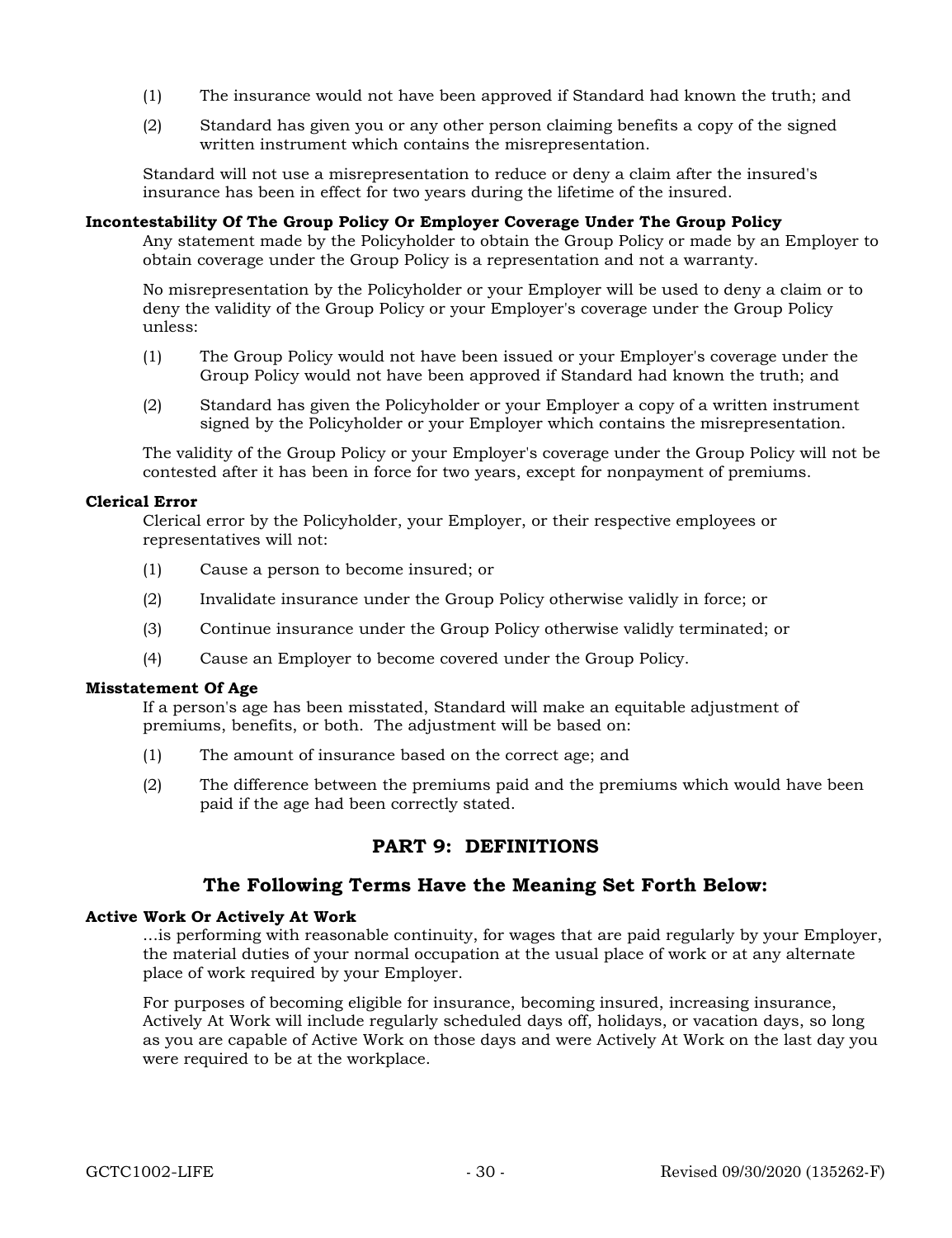#### Annual Wage

...is your budgeted base annual salary payable by your Employer. It excludes overtime pay, bonuses, and other types of supplemental compensation.

### The Beneficiary

...is any person or institution whom you have named, in form satisfactory to Standard, to receive the benefits at your death. See "PART 5: PAYMENT OF BENEFITS."

### Child

...is your:

- (1) unmarried child from live birth through age 25; or
- (2) unmarried child who meets either of the following requirements:
	- (a) The child is insured under the Group Policy and, on and after the date on which insurance would otherwise end because of the Child's age, is continuously Disabled.
	- (b) The child was insured under the prior plan on the day before the effective date of your Employer's coverage under the Group Policy and was Disabled on that day, and is continuously Disabled thereafter.

Child includes any of the following, if they otherwise meet the definition of Child:

- i. your adopted child;
- ii. your stepchild, if living in your home; and
- iii. the child of your Domestic Partner, if living in your home.

Your Child is Disabled if your child is:

- (1) continuously incapable of self-sustaining employment because of mental retardation or physical handicap; and
- (2) chiefly dependent upon you for support and maintenance, or institutionalized because of mental retardation or physical handicap.

You must give Standard proof your Child is Disabled on Standard's forms within 31 days after a) the date on which insurance would otherwise end because of the Child's age or b) the effective date of your Employer's coverage under the Group Policy if your Child is Disabled on that date. At reasonable intervals thereafter, Standard may require further proof your Child is Disabled, and have your Child examined at Standard's expense.

#### Dependents Insurance

...is insurance for your Dependent(s) for whom you have made your Written Election, if Written Election is required.

#### Dependent

...is your Spouse or Child.

A Dependent does not include any person who is eligible under the Group Policy as an Employee. If both you and your Spouse are Employees, your children may be insured as the Dependents of either of you, but not both.

### Eligible Retiree Or Retired Employee

...is a person who has

- (1) officially retired from your Employer in accordance with your Employer's retirement policy; and
- (2) not returned to Active Work for your Employer in any class of Employees eligible for insurance under the Group Policy.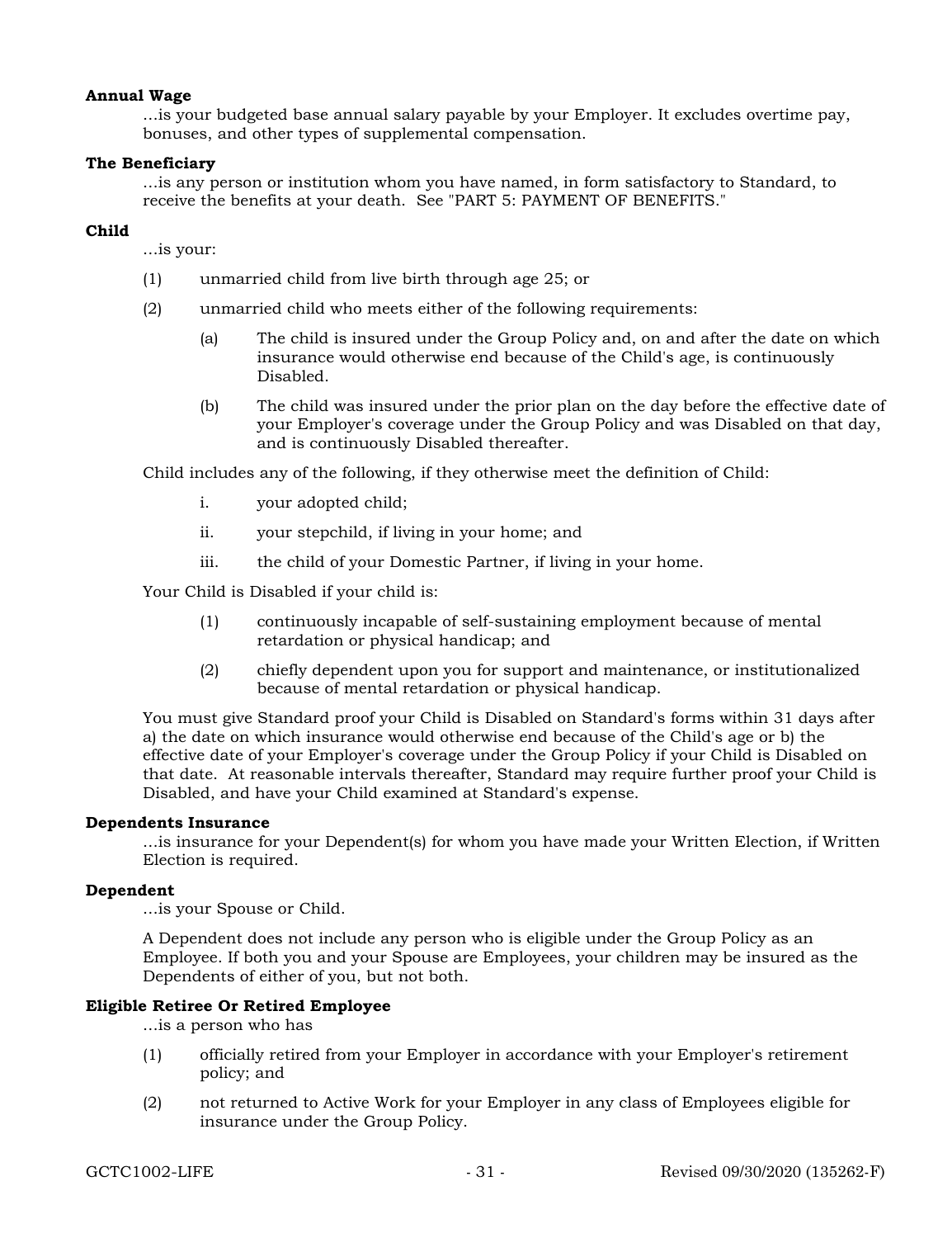### Employee

...is a regular employee of the Employer, excluding temporary or seasonal employees, full-time members of the armed forces of any country, leased employees, and independent contractors. It will also include the following:

- (a) those on sabbatical leave of absence;
- (b) those on leave of absence due to sickness or injury;
- (c) those on leave of absence without pay for reasons other than sickness or injury, provided that after the first 3 months of such leave, they have applied for continuance of the insurance and have made payment of the group rate premium to the University in advance at quarterly or greater intervals;
- (d) those on temporary reduction of force;
- (e) those who terminate employment on or after their  $55<sup>th</sup>$  birthday and are eligible for continued coverage under provisions for terminated coverage following termination of employment;
- (f) those who have their work and salary reduced from full-time to part-time because of bodily injury or disease, which prevents them from fully performing in their occupation, provided that in such circumstances, they will continue to be insured at the level of insurance when last actively and fully employed.

#### Employee Insurance

...is insurance for you.

#### Employer

...is an employer, including any approved affiliates and subsidiaries, for which coverage under the Group Policy is approved in writing by Standard.

#### Evidence Of Insurability

...is when an applicant does all of the following:

- (1) completes and signs Standard's medical history statement;
- (2) signs Standard's form authorizing Standard to obtain information about the applicant's health;
- (3) undergoes a physical examination, if required by Standard, which may include blood testing; and
- (4) provides any additional information about the applicant's insurability that Standard may reasonably require.

#### Group Policy

...is the group life insurance policy issued by Standard to the Policyholder and identified by the Group Policy Number, the Policyholder's attached application, group life insurance certificates with the same Group Policy Number, and any amendments or endorsements to the policy or certificates.

#### Hospital

...is a legally operated hospital providing full-time medical care and treatment under the direction of a full-time staff of licensed Physicians.

### Nursing Home

...is a licensed institution operated for the purpose of providing nursing care and treatment for individuals which provides 24-hour nursing services under the direction and supervision of a Physician.